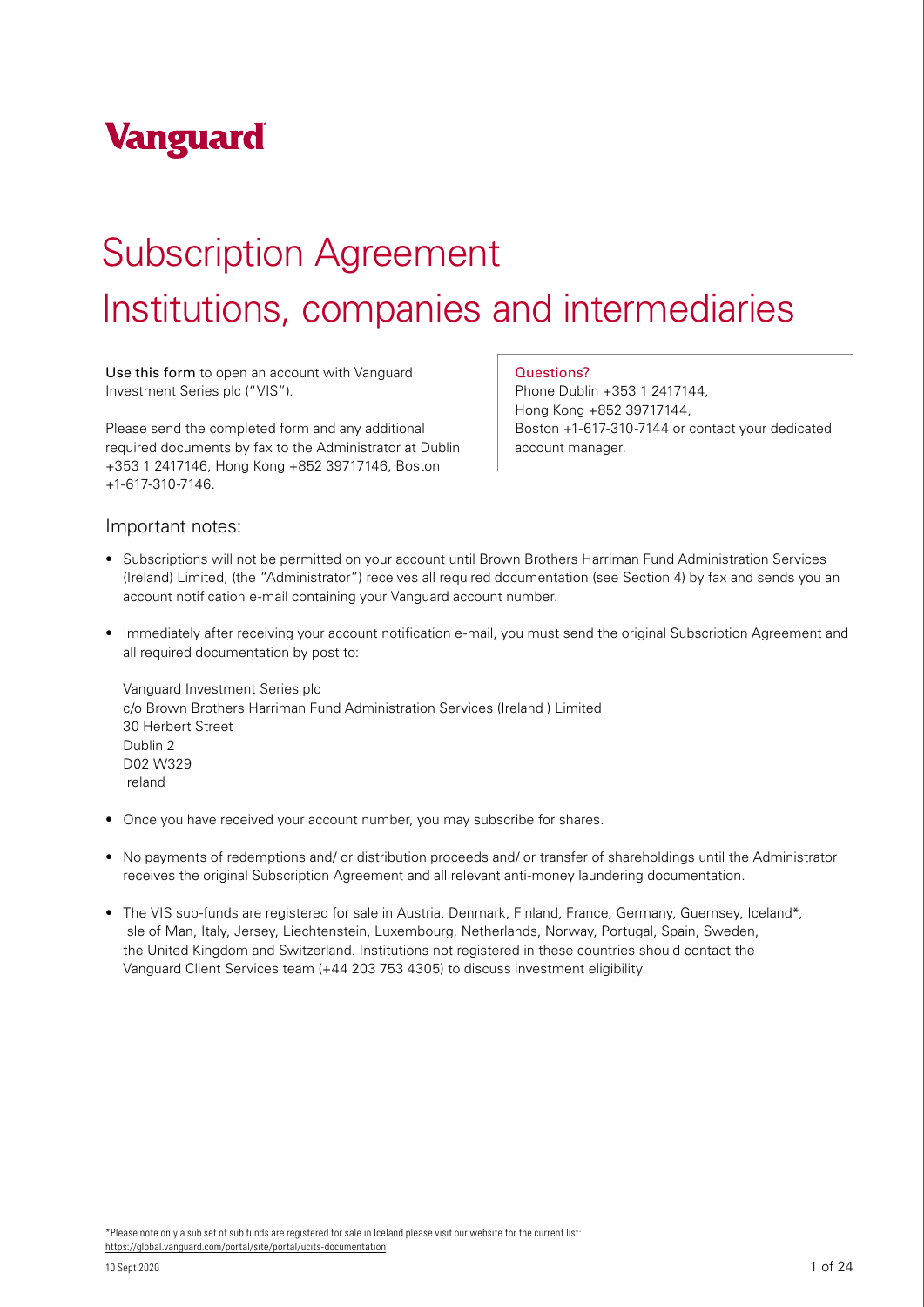# 1 Account Registration

### Registration Address

A physical street address is required. We cannot accept a post office box.

| *Registered Name of Applicant please type or print |              |          |  |
|----------------------------------------------------|--------------|----------|--|
| Named contact person                               |              |          |  |
| Type of Organisation                               |              |          |  |
| Country of Incorporation or Organisation           |              |          |  |
| *Contact Name                                      |              |          |  |
| *Street Address line 1                             |              |          |  |
| <b>Street Address line 2</b>                       |              |          |  |
| *City                                              | *Postal Code | *Country |  |
| *E-Mail                                            |              |          |  |
| *Telephone include country code                    |              |          |  |

### \*Fax include country code

\* Required information.

<sup>\*</sup> Where an e-mail address is provided above or otherwise to the Manager/Administrator, the Applicant (i) agrees to receive electronically all fund related documentation and/or communications, including but not limited to prospectuses, notices to shareholders and financial reports and (ii) undertakes to keep the Manager and the Administrator informed of any changes to such e-mail address.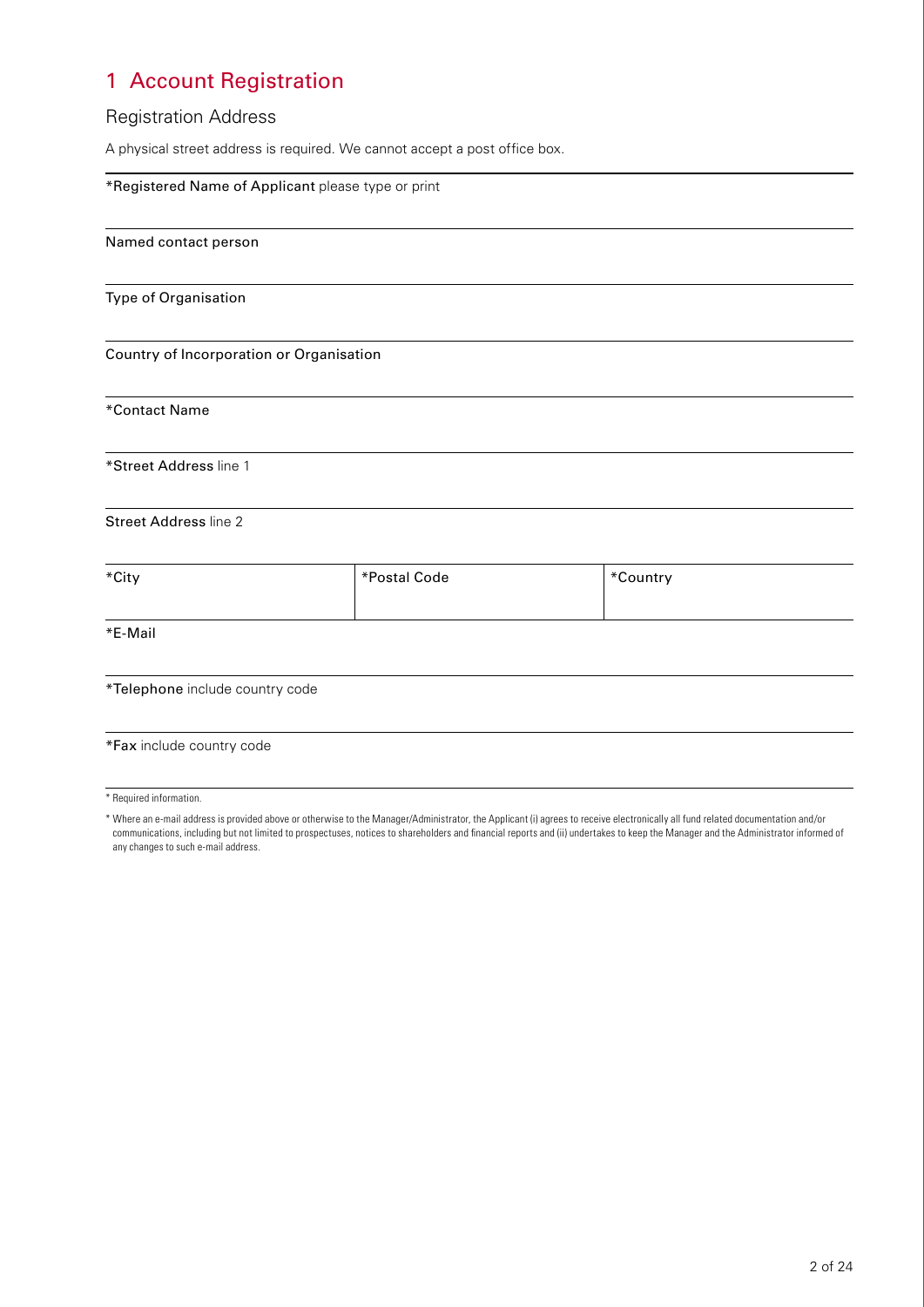### Interested Parties

Complete this section if other interested parties should receive contract notes and statements by email or fax.

\*Name

\*Company

Fax include country code

#### \*Email Address

\* Required information.

If additional parties are required, please attach a letter on the company's letterhead with the additional information.

### 2 Dividend Payments

Complete this section only if you are investing in a distributing share class of a fund, including all Income share classes.

You may elect to have dividends paid to your bank account or automatically reinvested in further shares of the relevant fund(s).

If you wish to invest in the Income share class you must complete the Bank Account Information section below.

 $\Box$  Reinvest all dividends in additional shares.

 $\Box$  Pay all dividends to the bank account listed in Section 3.

If this section is not completed, all dividends will be automatically reinvested in further shares of the relevant fund(s) on your behalf.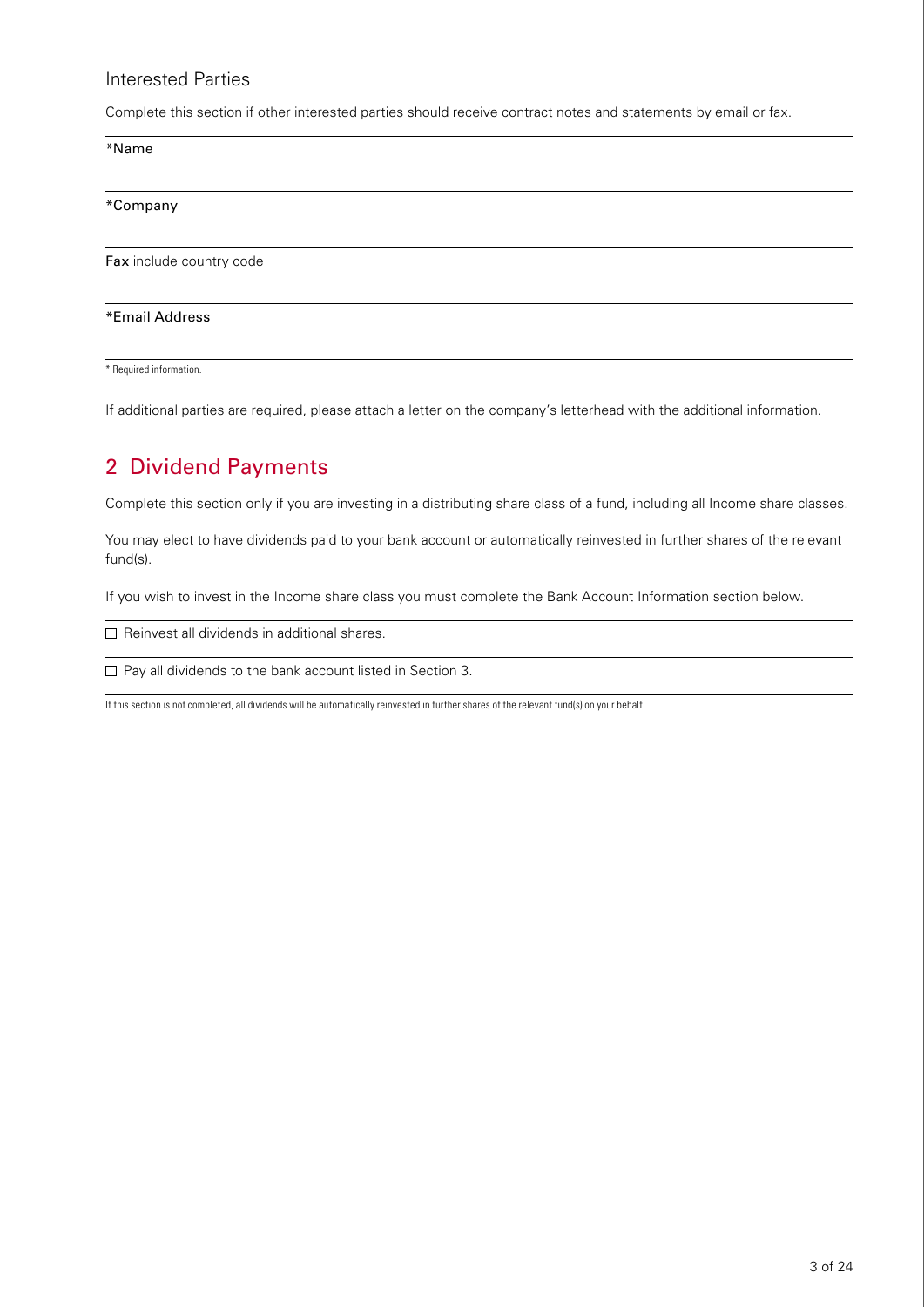## 3 Bank Account Information

Provide account information for the bank or other credit institution at which you have an account in your name. We will use this information to pay any redemption or dividend proceeds, if applicable. If your bank account information changes, please notify the Administrator by sending via post an original signed letter of instruction.

### Redemptions and Dividends

Money will only be paid to the registered account holders. Redemptions will only be processed on accounts that have been cleared and verified. Please note that no third-party payments will be made.

| Payee Name(s)                            |                           |  |
|------------------------------------------|---------------------------|--|
| Name of Bank Branch                      |                           |  |
| Address line 1                           |                           |  |
| Address line 2                           |                           |  |
| <b>Account Number</b>                    |                           |  |
| <b>ABA Number/Swift Account</b>          | <b>Corresponding Bank</b> |  |
| International Bank Account Number (IBAN) |                           |  |

\* If subscribing for share classes denominated in multiple currencies, please include bank details for all applicable currencies on a separate page. Note: Distribution proceeds shall only be paid in the currency of the relevant share class.

If your dividend bank details are different from your redemption bank details, please provide your dividend bank details on a separate page. If you do not provide additional details, the bank details completed in Section 3 will cover both dividends and redemptions.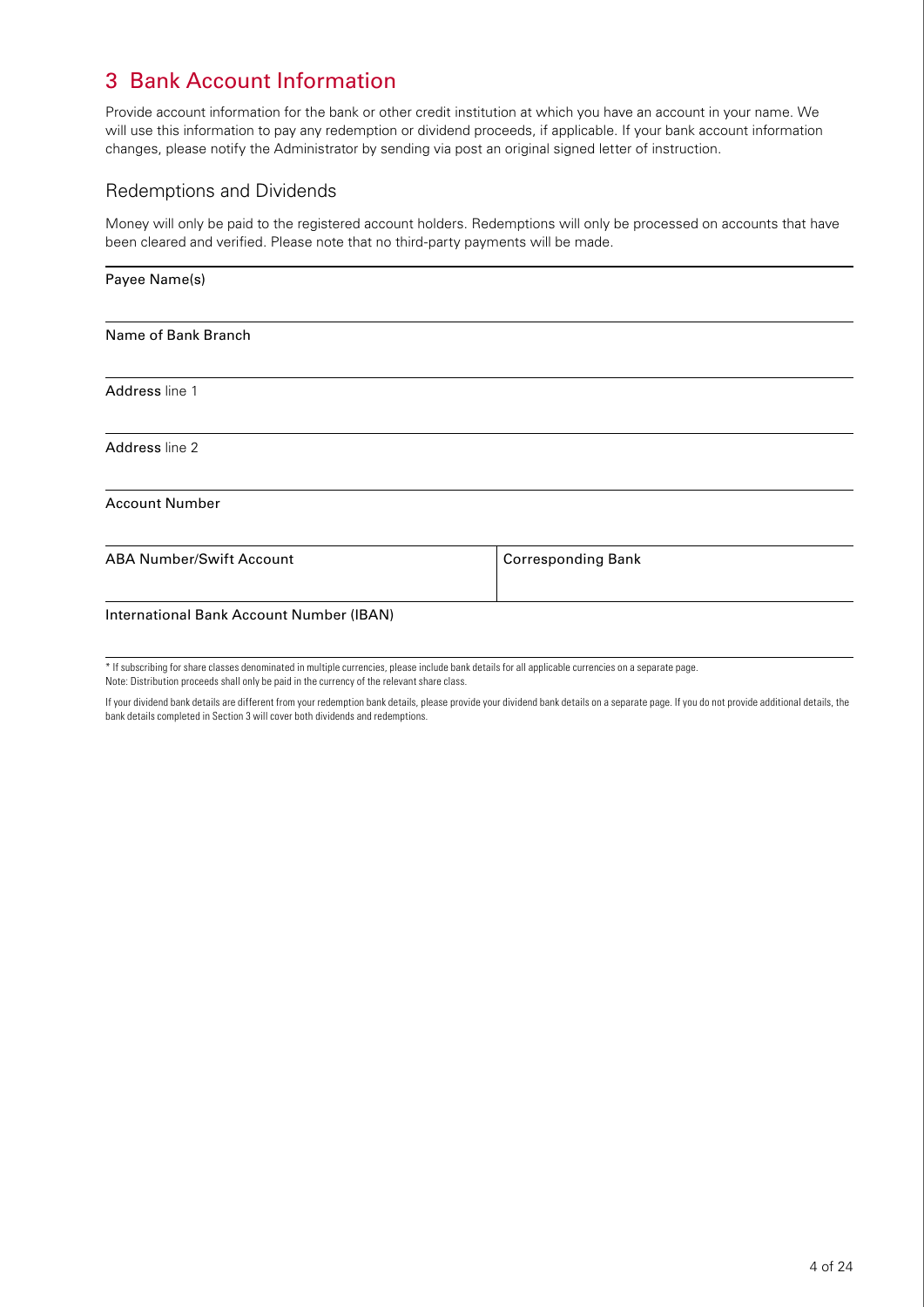# 4 Required Anti-Money Laundering Documentation for New Investors

Under Irish anti-money laundering legislation, the Company and/or the Administrator, acting on behalf of the Company, must obtain information to verify the identity and permanent address of any new investor in the Company in accordance with the requirements of the Criminal Justice (Money Laundering and Terrorist Financing) Act 2010 and 2013. In addition, the Company and/or the Administrator may require an intermediary that is applying for Shares on behalf of persons (including natural and/or legal persons) to make available verification of identity documents in relation to such persons.

Please refer to the investor type below and provide the required information.

Please note that the documentation requirements set forth hereunder do not necessarily constitute a definitive list. In accordance with the terms of the Prospectus, additional proof of identity documentation may be required from any applicant at the sole discretion of the Company, Vanguard Group Ireland Limited and/or the Administrator.

#### Regulated Financial Institution in an EU/ European Economic Area or Equivalent Country

- Original application form with completed declaration of non-Irish residency and bank details
- Confirmation of regulation for the investor
- Authorised signatory list
- If acting as an intermediary, further documentation will be required.

#### Institutional Investor Established as a Corporate Entity

- Original application form with completed declaration of non-Irish residency and bank details
- Certified authorised signatory list
- Certified formation documentation
- Certified names; residential addresses and date of birth of directors/main officials
- Certified identification for directors and authorised signatories
- Certified names; residential/registered addresses (as appropriate) and date of birth/date of incorporation (as appropriate) for beneficiaries owning in excess of 20% of the issued share capital; profit or voting rights, or otherwise exercises control over the management of the entity
- Certified identification for beneficiaries owning in excess of 20% of the issued share capital; profit or voting rights, or otherwise exercises control over the management of the entity
- Certified documented source of wealth

In each case certified copies should be certified by a Police Officer; Practicing Certified or Chartered Accountant; Notary Public; Practicing Lawyer; Embassy/Consular Staff or a Director, Compliance Officer, Legal Officer, Company Secretary of a regulated financial institution in an equivalent country.

Photocopies of certified documents are not acceptable.

### Other Entity

Other entity types will require their own unique documentation which will be communicated to an applicant. Such other entity types may include, but are not necessarily limited to, the following:

- Charities
- Government entities
- Foundations
- Funds
- Pension Schemes
- Occupational Pension Schemes
- Entities listed on a stock exchange
- Entities based in non-equivalent countries
- Partnerships or Trusts
- Universities
- Nominee Structures

#### Important Notes

• The measures aimed at the prevention of money laundering will require verification of the applicant(s)' identity, address, source of funds and/or source of wealth. As such, the Company and/or the Administrator reserves the right to request such information as is necessary to verify the identity of an applicant and/or the source of the subscription monies and/or the source of wealth.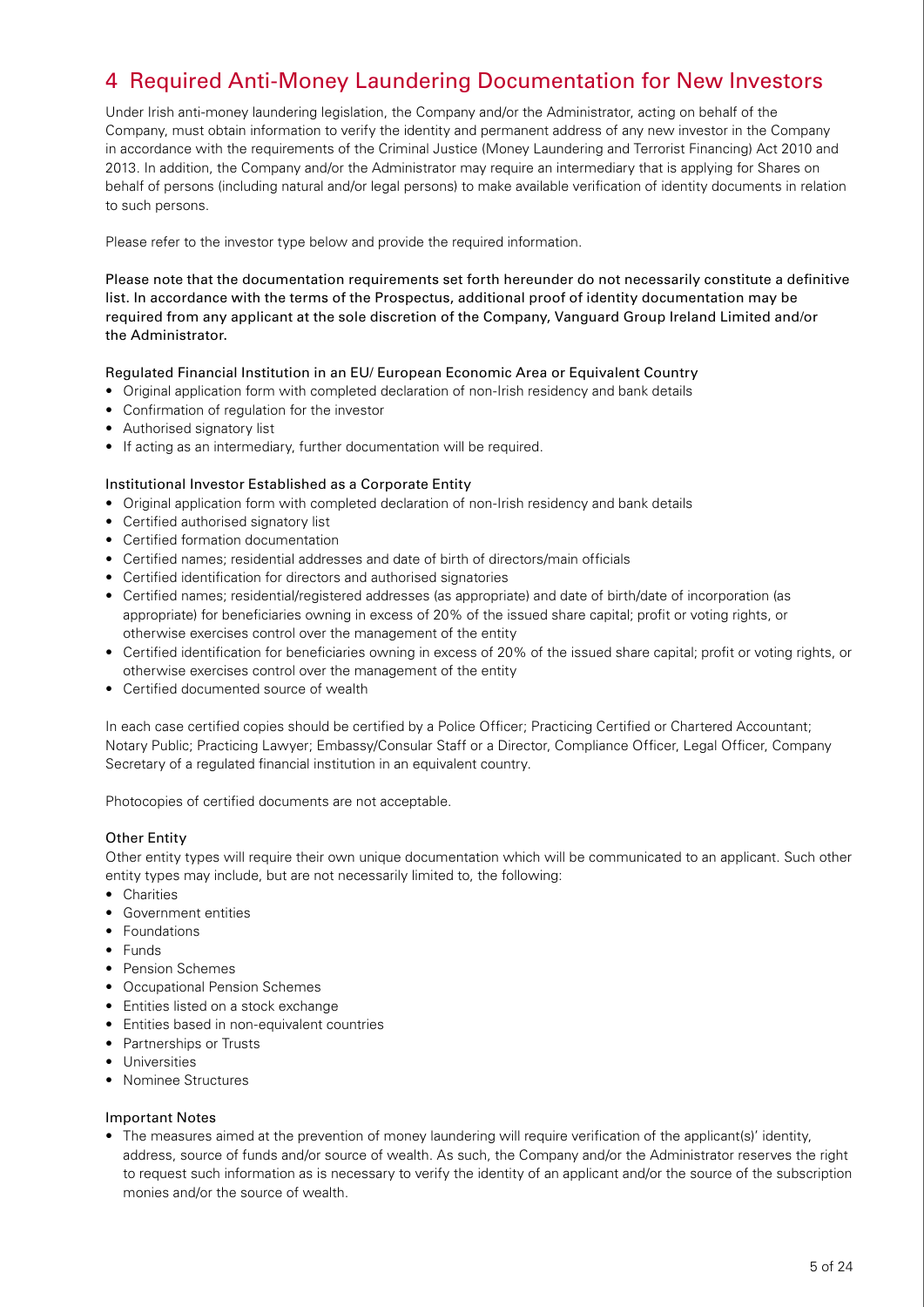- In the event of delay or failure by the applicant to produce any information required for verification purposes, the Administrator may refuse to accept the application and subscription monies.
- A corporation should sign under the hand of a duly authorised official who should state his representative capacity. An Authorised Signatory List (original or certified copy) must be submitted with this. The Authorised Signatory List must be printed on headed paper and contain the names and specimen signatures of all persons authorised to trade on the account. If this Subscription Agreement is signed under a power of attorney, such power or a duly certified copy thereof must accompany this form in support of the signature.
- While Shares may be issued on the next available Dealing Day, until such time as the Administrator has received and is satisfied with all the information and documentation requested to verify the applicant's identity, no request made by the applicant to either redeem and/or transfer the Shares will be granted. The Administrator, Vanguard Group Ireland Limited, the Investment Manager and the Company shall be held harmless and indemnified against any loss arising as a result of a failure to process the application if such information has been required by the parties referred to and has not been provided.
- Where the applicant is a financial institution, broker or other person applying to acquire Shares on behalf of its individual client(s) the applicant represents and warrants that it has full power and authority on behalf of the individual investor to subscribe for Shares and to execute any necessary subscription documentation, including this Subscription Agreement and, in particular but without limitation to the aforesaid, to make the representations above on behalf of such individual investor as to the agreement of such individual investor regarding the use of personal data. The Applicant also represents and warrants that it has made due diligence enquiries to make sure that the individual investor is not involved in money laundering or terrorist activities ("know your customer rules").
- Applicants should note that the Directors, the Investment Manager or the Administrator or their agents may refuse to accept a redemption request if it is not accompanied by such additional information as they may in their absolute discretion require. I/we acknowledge that the Company or the Administrator on its behalf also reserves the right to refuse to make any redemption payment or distribution to a Shareholder where the Company or the Administrator is not satisfied with the information and documentation that has been provided. This power may, without limitation to the generality of the foregoing, be exercised where proper information has not been provided for money laundering verification purposes as described above. Applicants should note in particular that redemption proceeds will not be paid by the Administrator to an account which is not in the name of the applicant.

### Politically Exposed Persons ("PEPs")

The Applicant must notify the Administrator and the Company as soon as possible if the Applicant or any persons controlling the Applicant, controlled by the Applicant or under common control with the Applicant or any person having a beneficial interest in the Applicant (in each case as applicable) is a Politically Exposed Person ("PEP") or an Immediate Family Member or Close Associate of a PEP (all defined in the footnotes below). Details of the source of funds and wealth will be necessary.

A "Politically Exposed Person" means an individual who is or has at any time been entrusted with a prominent public function, including either of the following individuals (but not including any middle ranking or more junior official) namely:

- a. a specified official;
- b. a member of the administrative, management or supervisory body of a state-owned enterprise;

A "specified official" means any of the following officials (including any such officials in an institution of the European Communities or an international body):

- a. a head of state, head of government, government minister or deputy or assistant government minister;
- b. a member of a parliament;
- c. a member of a supreme court, constitutional court or other high level judicial body whose decisions, other than in exceptional circumstances, are not subject to further appeal;
- d. a member of a court of auditors or of the board of a central bank;
- e. an ambassador, chargé d' affairs or high-ranking officer in the armed forces;
- f. a member of the administrative, management or supervisory body of a state-owned enterprise.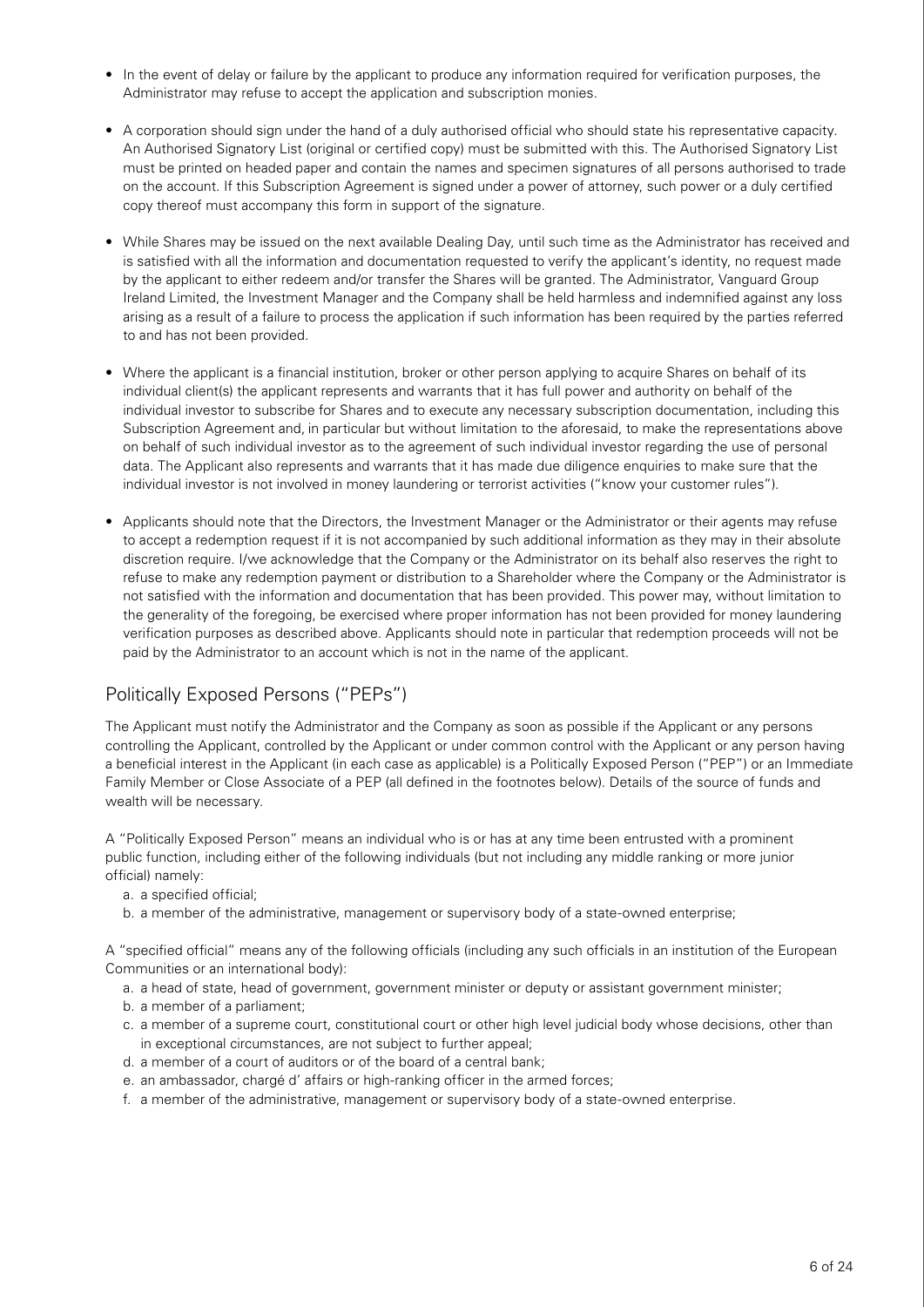"Immediate Family Member" includes the following persons; any spouse, child, parent, sibling, spouse of a child of a PEP or any person who is considered to be equivalent to a spouse of the PEP or spouse of a child under the national or other law of the place where the person or PEP resides.

A "close associate" of a PEP includes any individual who has joint beneficial ownership of a legal entity or legal arrangement, or any other close business relations, with the PEP, or widely and publicly known (or actually known by the Administrator or Company) to be closely associated with a PEP or any individual who has sole beneficial ownership of a legal entity or legal arrangement set up for the actual benefit of the politically exposed person.

# 5 Persons Authorised to Conduct Transactions

### Authorisation to deal on Investor Account.

Please indicate each signatory's specific authority and attach additional list of separate dealing mandate if required.

### Persons Approved to Deal by Fax

The following persons are approved to place trades on this account:

|                          | Name please type or print | Title           |
|--------------------------|---------------------------|-----------------|
| Please sign<br>here. $>$ | Signature                 | Date dd/mm/yyyy |
|                          | Name please type or print | Title           |
|                          | Signature                 | Date dd/mm/yyyy |
|                          | Name please type or print | Title           |
|                          | Signature                 | Date dd/mm/yyyy |

If you require further approved persons to deal by fax, please provide details on a separate page.

| Please indicate the number of approved persons required to deal on the<br>account. If you leave this field blank, two signatures will be required to | Number |
|------------------------------------------------------------------------------------------------------------------------------------------------------|--------|
| deal on your account.                                                                                                                                |        |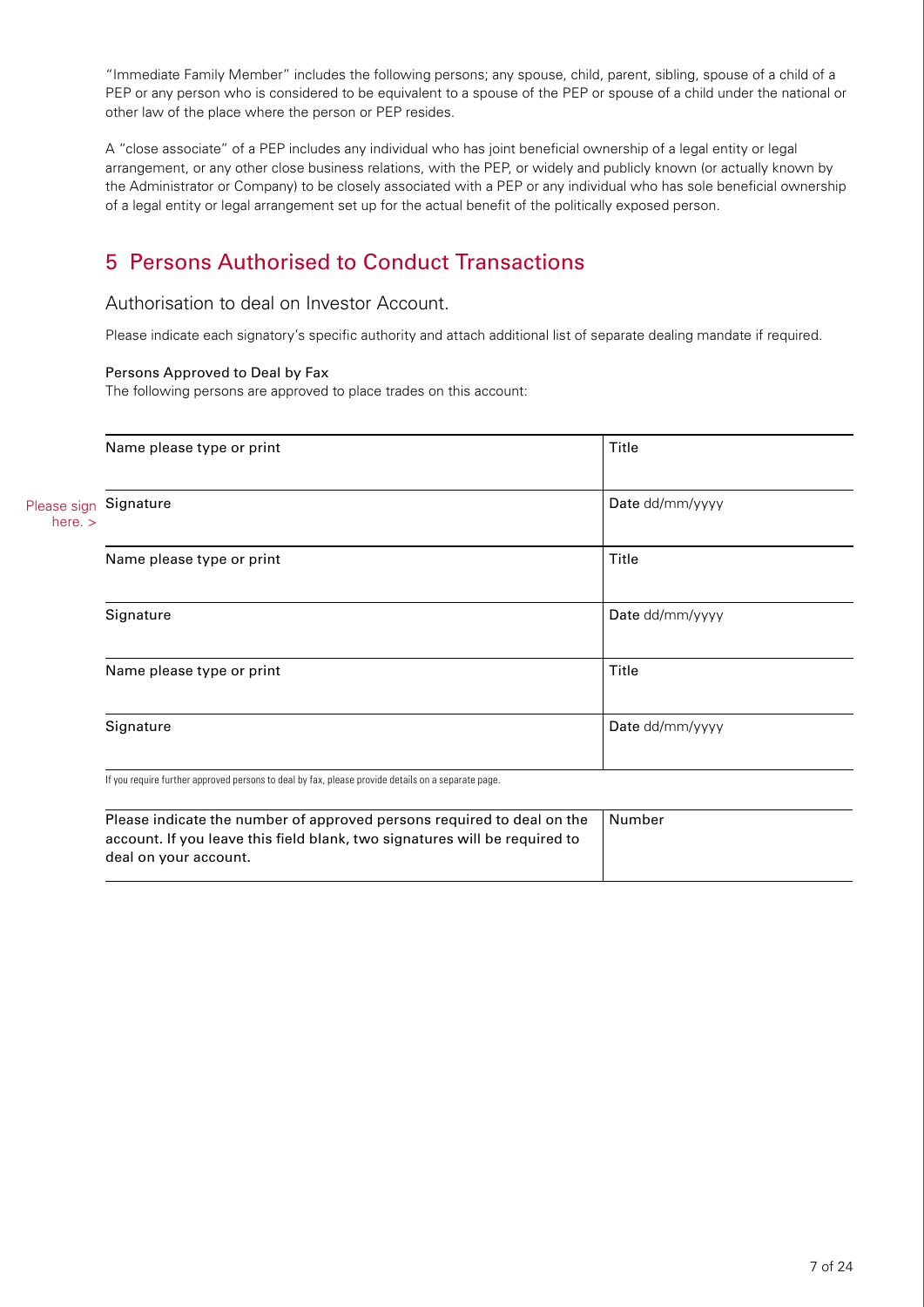### Authorised Signatories for Changes to Account

Any changes to the details on this account opening form can be accepted only if made in writing by the authorised persons below:

|                          | Name please type or print                                                                                                                                                     | Title           |  |
|--------------------------|-------------------------------------------------------------------------------------------------------------------------------------------------------------------------------|-----------------|--|
| Please sign<br>here. $>$ | Signature                                                                                                                                                                     | Date dd/mm/yyyy |  |
|                          | Name please type or print                                                                                                                                                     | Title           |  |
|                          | Signature                                                                                                                                                                     | Date dd/mm/yyyy |  |
|                          | Name please type or print                                                                                                                                                     | Title           |  |
|                          | Signature                                                                                                                                                                     | Date dd/mm/yyyy |  |
|                          | If you require further approved persons to deal by fax, please provide details on a separate page.                                                                            |                 |  |
|                          | Please indicate the number of approved persons required to deal on the<br>account. If you leave this field blank, two signatures will be required to<br>deal on your account. | Number          |  |

I/we hereby authorise Brown Brothers Harriman Fund Administration Services (Ireland ) Limited to release audit information on my/our account to my/our Auditor on request.

Insert name of Auditor(s) please type or print

### 6 Automated Dealing

Complete this section if the Applicant would like the ability to transact electronically with the Company, where provided.

The Applicant hereby elects to avail of the option, where it is provided, to subscribe and/or redeem and/or exchange by approved electronic transmission (e.g., automated trading platforms) in accordance with the provisions of the Prospectus.

| $\overline{\phantom{0}}$<br>$\sim$ $\sim$<br>N<br>一 | $\Gamma$ $\Lambda$ $\Lambda$<br>HM.<br>— IVI/ \<br>$\overline{\phantom{a}}$ | $\cdots$<br>$\sim$<br>.W<br>VII |
|-----------------------------------------------------|-----------------------------------------------------------------------------|---------------------------------|
|-----------------------------------------------------|-----------------------------------------------------------------------------|---------------------------------|

For more information on dealing methods or requirements please contact the Administrator

## 7 Key Investor Information Document

- A Where the Institution/Company is investing in the fund:
- 1 We confirm that we have been provided with a copy of the latest available Key Investor Information Document in respect of the class(es) of shares in which we are investing.
- 2 We acknowledge that it is a pre condition to acceptance of our application that we have been provided with the latest available Key Investor Information Document in respect of the class(es) of shares in which we are investing.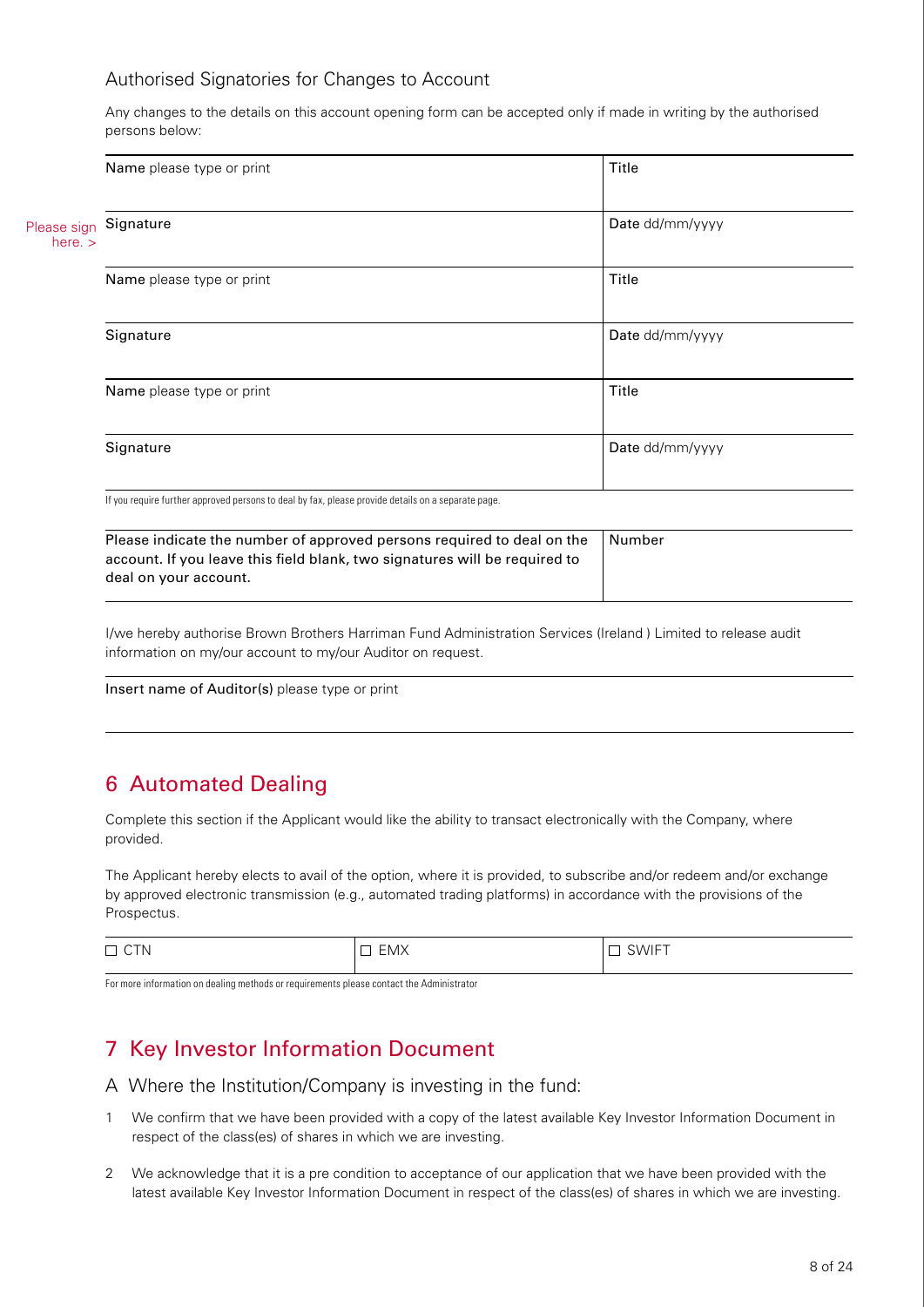### 8 Acknowledgement, Certification and Subscription Agreement Signature – All Applicants Must Sign

The persons listed below are currently officers, trustees, general partners or other authorised agents of the Applicant(s) (each, an "Authorised Signatory" and, together, "Authorised Signatories"). The Applicant:

- Confirms that the Administrator may accept and act on any instructions received by fax (whether bearing or purporting to bear the facsimile or equivalent of any signature of any Authorised Signatory and also regardless of by whom or by what means or process, whether photographic, teleprocess, electronic or otherwise any facsimile signature may have been affixed or caused to appear on such instruction and/or such instructions may have been communicated to the Administrator) from an Authorised Signatory which the Administrator believes in good faith to have been given by one of those Authorised Signatories listed below.
- Confirms that the Administrator may accept and act on any instructions received by fax from an Authorised Signatory of the Applicant to release shareholder information to a nominated third party.
- Confirms that it shall notify the Administrator immediately by sending via post an original letter providing a revised Authorised Signatories list if the Authorised Signatories as detailed in this Subscription Agreement change.

### In signing this Subscription Agreement, I/we:

- Certify, represent and warrant that I am/we are duly authorised to sign this Subscription Agreement and to subscribe for, switch or redeem shares in the Fund and that by virtue of my/ our subscribing for, holding or redeeming shares I/ we will not be in breach of (i) any of the certifications, representations and warranties contained in this Subscription Agreement; (ii) any requirements contained in the Prospectus; and (iii) any laws or regulations of any competent jurisdiction. and have not been convicted of any criminal activities and the subscription monies are not the proceeds of criminal misconduct and the funds presented to complete this transaction are from legitimate sources in connection with our regular and permitted business activities. I/we hereby indemnify the manager, investment manager, trustee, Administrator and other shareholders for any loss suffered by them as a result of any certifications, representations or warranties contained in this Subscription Agreement not being true in every respect. I/we acknowledge that capitalised terms used in the Subscription Agreement shall have the same meaning as defined terms in the Prospectus unless otherwise provided for in the Subscription Agreement.
- I/we acknowledge that in the event of any inconsistency or ambiguity in relation to the meaning of any word or phrase in any translation, the English text shall prevail and all disputes as to the text thereof shall be governed by, and construed in accordance with the laws of Ireland.
- I/we confirm that I/we have been provided with and understood a copy of the Prospectus, relating to the Sub-Funds. I/we acknowledge that this application is made on the terms of the relevant Prospectus, as amended from time to time, and material contracts referred to therein together (where applicable) with the most recent annual report and accounts of the Fund and (if issued after such report and accounts) its most recent unaudited semi-annual report, and subject to the provisions of the Funds.
- I/we agree that the issue and allotment of Shares is subject to the provisions of the Prospectus,the Company's Articles of Association and this Subscription Agreement and that the aforementioned documents, the subscription for or redemption of Shares, the terms of holding of such Shares and of membership of the Company will be governed by and construed in accordance with Irish law.
- Declare that Shares are neither being purchased by a U.S. Person as described in the Prospectus, nor on behalf of or for the benefit of a U.S. Person, nor does the Applicant intend transferring any Shares purchased to any person who is a U.S. Person in violation of any applicable laws or regulations and will immediately notify the Company if I/we should at any time become a U.S. Person. I/we agree to substantiate the foregoing representations and warranties upon request. If you are a "US" person for US federal income tax purposes (as defined in the prospectus) you will need to complete and execute a Form W-9 in accordance with the instruction accompanying the form.
- Acknowledge and certify that I/we understand that: (i) shares in Vanguard Investment Series plc funds are not insured by any government or regulatory agency and are not of, nor guaranteed by, Brown Brothers Harriman Fund Administration Services (Ireland) Limited, any of its affiliates or any commercial bank; and (ii) shares of Vanguard Investment Series plc funds may involve risk, including loss of principal.
- Declare that the Shares are not being acquired and will not be held in violation of any applicable laws.
- Understand and agree to observe the time requirements for submission of information to the Administrator relating to any transactions with the company.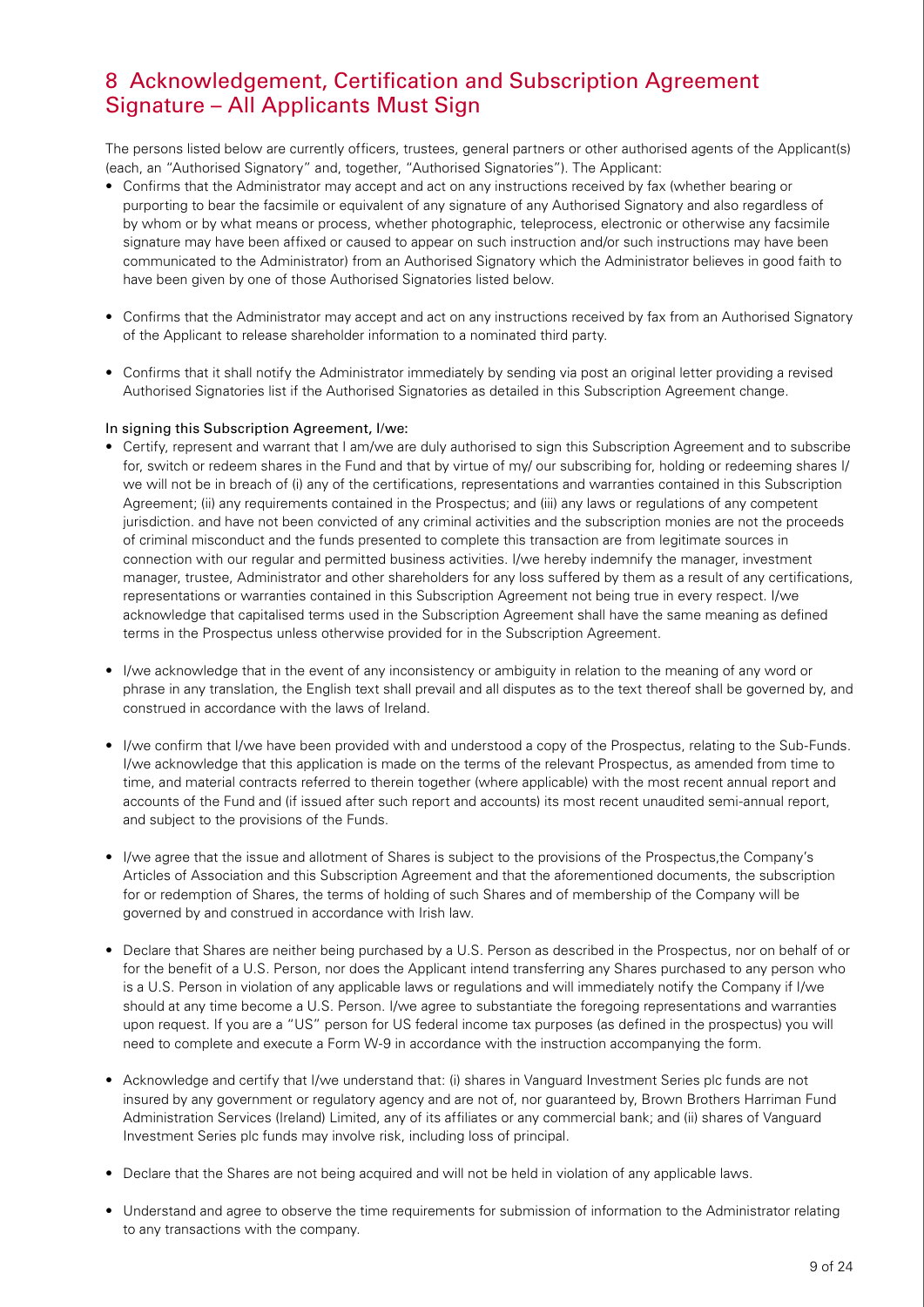- Acknowledge, confirm, warrant, declare and represent that:
	- a. in subscribing for shares, I/we am/are not involved in: (i) concealing or disguising any property which is, or which directly or indirectly represents, the proceeds of a criminal activity; or (ii) converting or transferring any property which is, or which directly or indirectly represents, the proceeds of criminal activity for the purpose of avoiding prosecution for an offence;
	- b. I/we have complied with all anti-money laundering obligations imposed on me/us pursuant to applicable anti-money laundering legislation;
	- c. I/we do not know of or suspect and have no reason to suspect that any of the subscription monies forwarded by me/us for shares is, or directly or indirectly represents, the proceeds of any criminal activity and subscription pursuant to this Subscription Agreement is not designed to conceal such proceeds so as to avoid prosecution for an offence or otherwise nor is intended to be applied in such a way as may constitute an offence of financing terrorism under the Criminal Justice (Money Laundering and Terrorist Financing) Act, 2010 and 2013;
	- d. the Company, Administrator, Investment Manager and Distributor and their respective directors, officers and employees shall be held harmless and indemnified against any penalty or loss arising as a result of the foregoing representations and undertaking being shown to be untrue or incorrect in any way.
- Acknowledge that because of anti-money laundering requirements operating within their respective jurisdictions, the company, the Distributor (if any) and the Administrator may require further information, including identification of the Applicant(s) before the application can be processed. I/we further acknowledge that any delay in providing such documentation may result in delayed processing of the application of shares and/or the delayed payment of any future redemption or distribution payments or processing of share transfer requests. The Distributor, the Company and the Administrator shall be held harmless and indemnified against any loss arising from the failure to process this application if such information as is required from the Applicant(s) has not been provided by the Applicant(s).
- Acknowledge the Administrator, Investment Manager and the Company are hereby authorised and instructed to accept and execute any instructions in respect of the shares to which this Subscription Agreement relates or which may in future be acquired by me/us which are given by me/us in written form or by facsimile. I/we hereby agree to indemnify each of the Administrator, Manager, Investment Manager and the Company and agree to keep each of them indemnified against any loss of any nature whatsoever arising to any of them as a result of any of them acting upon written form or facsimile instructions to the extent that such party acted properly upon receipt of such instructions. The Administrator, Manager, Investment Manager and the Company may rely conclusively upon and shall incur no liability in respect of any action taken upon any instructions believed in good faith to be genuine and to be signed by properly authorised persons.
- Acknowledge this Subscription Agreement shall not be binding on the Company unless accepted by the Company and I/we acknowledge that the company or the Administrator as relevant reserves the right to reject any application in whole/part at its entire discretion without assigning any reason therefor.
- Confirm that i/we has/ have duly authorised the individuals executing and delivering this Subscription Agreement to do so on its behalf and that such Authorised Signatories have full authority and legal capacity to purchase Shares in the Fund(s) and to authorise any account features elected in this Subscription Agreement on its behalf.
- Accept responsibility and liability for any failure to provide subscription monies by the appropriate settlement date. I/we agree that any costs for which I/we become liable as a result of my/our failure to provide subscription monies authorises the manager to redeem such number of shares held by me/us in the company in order to satisfy any such liability to the company and the proceeds of any such redemption shall be paid into the assets of the relevant Fund.
- Agree that the Company may at their discretion send to the Applicant any notice or document (including annual and semi annual reports) about the Applicant's investment in electronic format via e-mail unless the Applicant requests otherwise.
- Agree to notify the Company or the Administrator immediately if it become aware that any of the representations or declarations are no longer accurate and complete in all respects and agrees immediately to take such action as the Company, the Distributor or the Administrator may direct, including where appropriate to sell or to tender to the Company for redemption a sufficient number of Shares which would in such circumstances allow the representations to be made.
- Agree to indemnify and hold harmless the Company, the Depositary, the Investment Manager, the Administrator, the Distributor (and their respective directors, officers and employees) and the other Shareholders against any loss, liability, cost or expense (including without limitation legal fees, taxes and penalties) which may result, directly or indirectly, from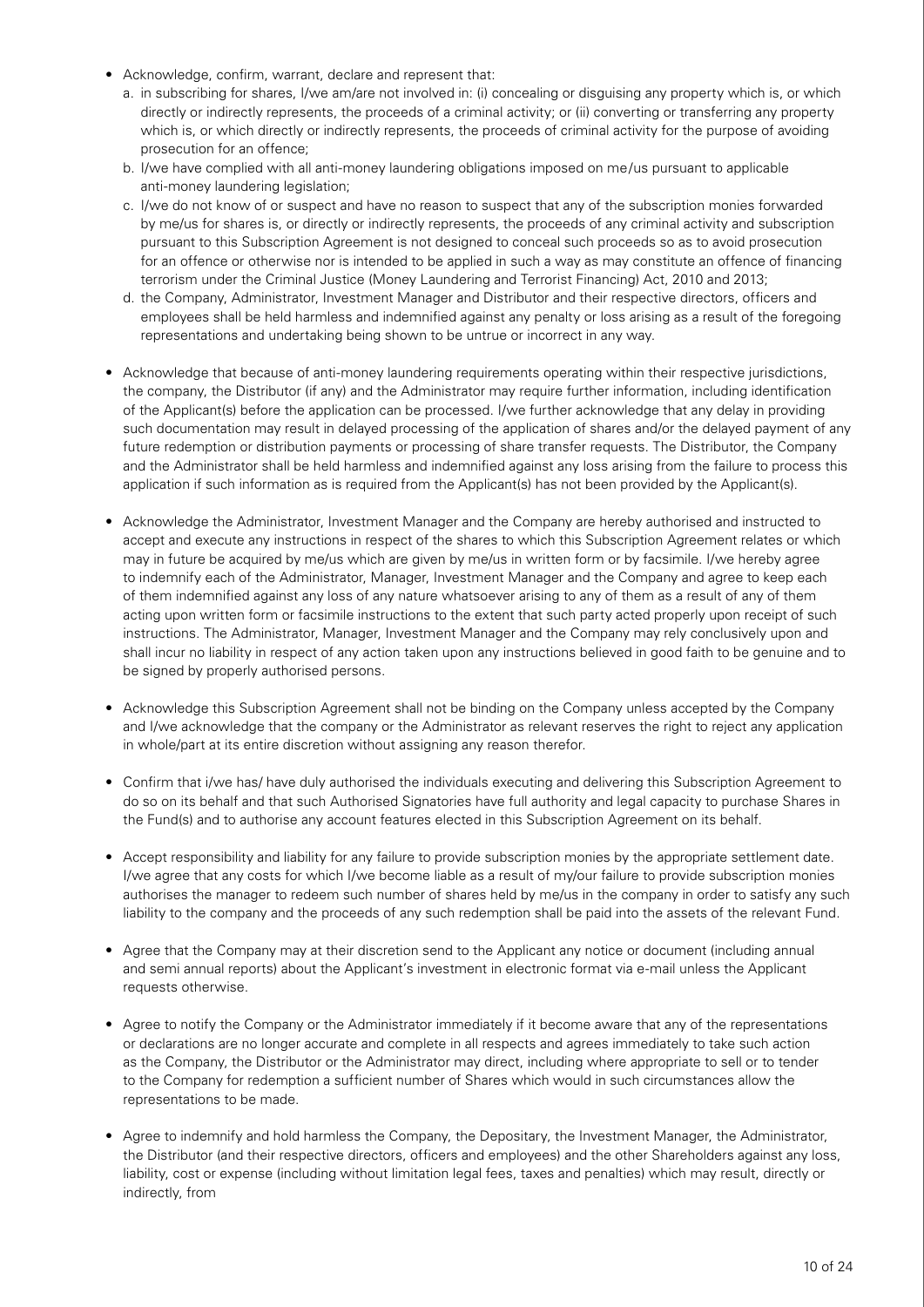- i. any misrepresentation by me/us or breach by me/us of any warranty, condition, covenant or agreement contained herein or in any other document delivered by me/us to the Company and
- ii. my/our holdings of shares in the Company which brings the Company into conflict with any requirement of any local regulatory authority or the Company incurring any liability to taxation or breaching any law or regulation of any local regulatory or taxation authority.
- I/We acknowledge that in the event that an account in my/our name is opened with the company and I/we fail to subscribe for shares in the company within 90 days from the date of the opening of such account by the Administrator, the company reserves the right to close such account without notice to me/us.
- Declare that the information contained in the Declaration of Residence completed by it in Section 10 of this Subscription Agreement is true and correct and agrees to notify the Company, the Manager or the Administrator of a subsequent change in its status that would render the declaration untrue.
- Understand that the confirmations, representations, declarations and warranties made therein are continuous and apply to all subsequent subscriptions for shares by the Applicant in the Company whether this investment is made in my/our own name or is made on behalf of or for the benefit of another person or Corporation unless the Applicant notifies the Company or the Administrator to the contrary in relation to any shares I/we may hold or obtain at any time.
- Understand that any changes to the information provided by the Applicant in this Application Form must be made in writing to the Administrator and must contain the appropriate number of signatures and all such signatures must be signature guaranteed.
- Agree and consent that I/we may receive information about my/our investment concerning costs and charges and target market in compliance with MiFID II\* via the website of The Vanguard Group unless I / we request otherwise.
- The applicant acknowledges and agrees that this Application Form and the terms on which the Applicant(s) hold Shares in a Fund shall be governed by and construed in accordance with the laws of Ireland. The Applicant irrevocably agrees that the Courts of Ireland are to have exclusive jurisdiction to settle any dispute, controversy or claim arising out of or in connection with this Subscription Agreement, the Prospectus, the Company's Articles of Association, the Company or its operations or the holding of Shares in a Fund. Unless the Company otherwise agrees in writing, the Applicant irrevocably submits to the exclusive jurisdiction of Irish courts.

A signature of an Authorised Signatory is required to complete this Subscription Agreement.

An Authorised Signatory List (original or certified copy) must be submitted with this Subscription Agreement. The Authorised Signatory List must be printed on headed paper and contain the names and specimen signatures of all persons authorised to trade on the account. If the Subscription Agreement (incorporating the declaration required by the Irish Revenue Commissioners) is signed under power of attorney, a copy of the power of attorney must be furnished in support of the signature.

A signature of an Authorised Signatory is required to complete this Subscription Agreement.

|                          | Name please type or print | Title           |
|--------------------------|---------------------------|-----------------|
| Please sign<br>here. $>$ | Signature                 | Date dd/mm/yyyy |
|                          | Name please type or print | Title           |
|                          | Signature                 | Date dd/mm/yyyy |

#### Privacy Notice

Vanguard Group (Ireland) Limited, and Vanguard Investment Series plc, and their affiliates (collectively referred to as "Vanguard", "we", "us"), are responsible for the personal data received on our behalf. We take our data protection and privacy responsibilities seriously. For full details on how we collect, use, and share personal data in the course of our business activities, what legal rights you have to help manage your privacy, and how you can contact us for support, please [click here to see our Privacy Policy](https://global.vanguard.com/portal/site/portal/ucits-documentation) or visit [https://global.vanguard.com/portal/site/portal/ucits-documentation.](https://global.vanguard.com/portal/site/portal/ucits-documentation)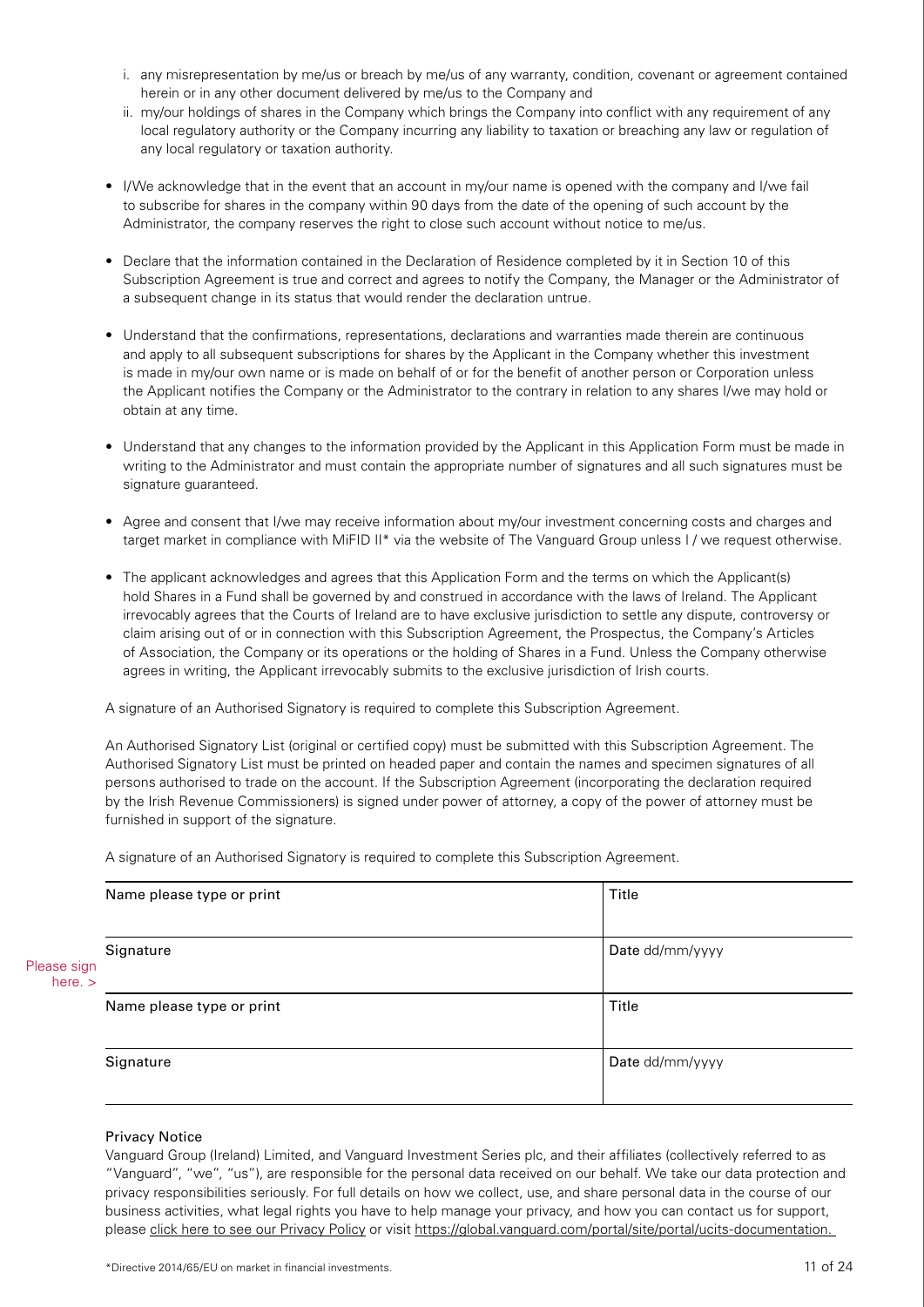# 9 Entity Self-Certification

We are obliged under section 891E, section 891F and section 891G of the Taxes Consolidation Act 1997 (as amended) and regulations made pursuant to that section to collect certain information about each investor's tax arrangements. Please complete the sections below as directed and provide any additional information that is requested. Please note that in certain circumstances we may be obliged to share this information and other financial information with respect to the Applicant's interest with relevant tax authorities. This form is intended to request information only where such request is not prohibited by Irish law.

If you have any questions about this form or defining your tax residency status, please refer to the OECD CRS portal or speak to a tax adviser.

If any of the information below about your tax residence or FATCA/CRS classification changes in the future, please ensure you advise us of these changes promptly.

For further information on FATCA/CRS please refer to the Irish Revenue website at: <http://www.revenue.ie/en/business/aeoi/index.html>or the following link to the OECD CRS Information Portal at: <http://www.oecd.org/tax/automatic-exchange/> in the case of CRS only.

### Section 1: FATCA Declaration Specified U.S. Person:

Please tick either (a), (b) or (c) below and complete as appropriate.

 (a) The Entity is a Specified U.S. Person and the Entity's U.S. Federal Taxpayer Identifying number (U.S. TIN) is as follows (please also complete Sections 3 and 4):

U.S. TIN:

Or

 $\Box$  (b) The Entity is not a Specified U.S. Person (please also complete Sections 2, 3 and 4)

Or

 $\Box$  (c) The Entity is a US person but not a Specified U.S. Person (please also complete Sections 2, 3 and 4)

### Section 2: Entity's FATCA Classification

(the information provided in this section is for FATCA, please note your classification may differ from your CRS classification in Section 4):

### 2.1 Financial Institutions under FATCA:

If the Entity is a Financial Institution, please tick one of the below categories and provide the Entity's GIIN at 3.2

I Irish Financial Institution or a Partner Jurisdiction Financial Institution

II Registered Deemed Compliant Foreign Financial Institution

 $III \Box$  Participating Foreign Financial Institution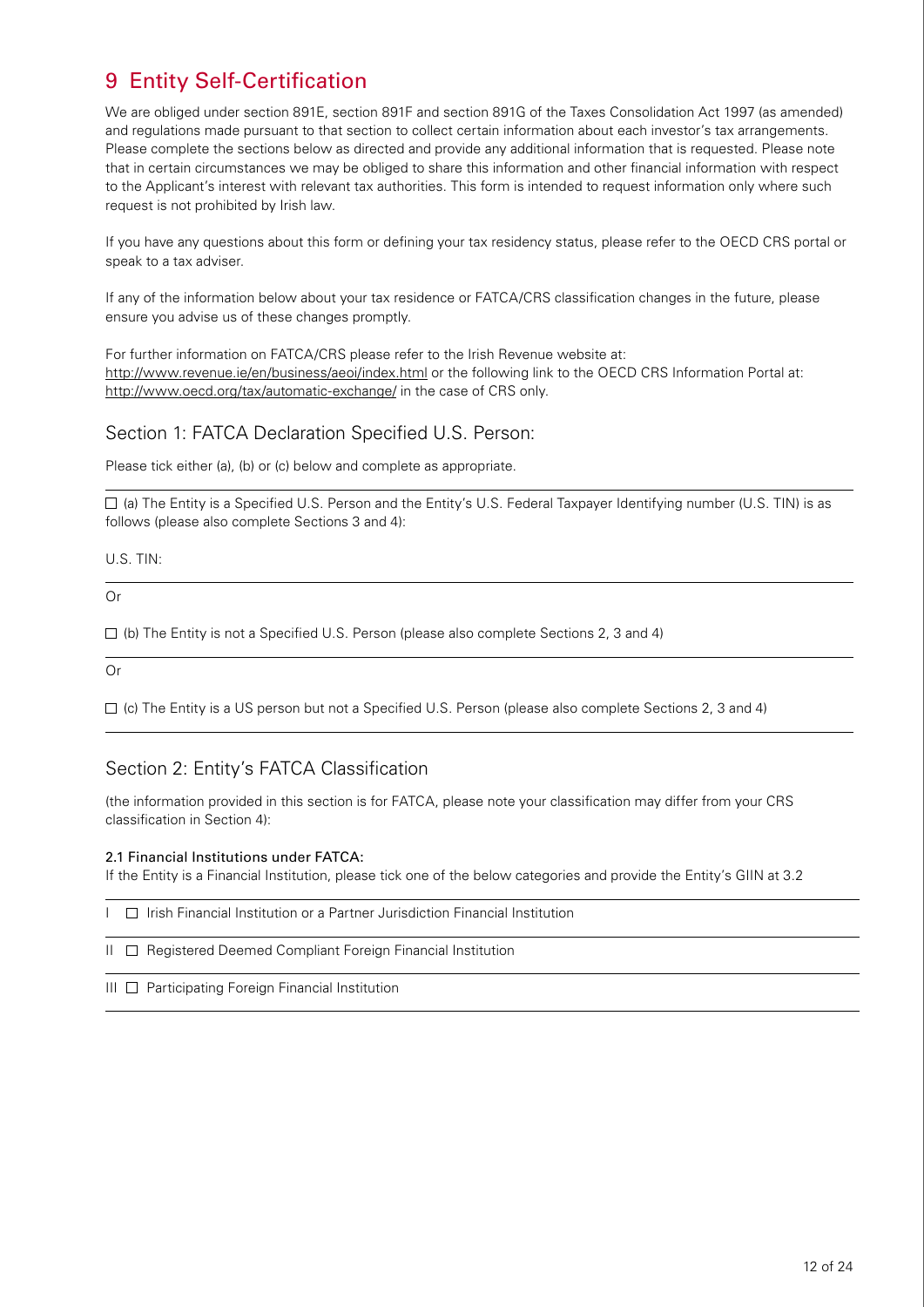2.3 If the Entity is a Financial Institution but unable to provide a GIIN, please tick one of the below reasons:

 $I \square$  The Entity has not yet obtained a GIIN but is sponsored by another entity which does have a GIIN

Please provide the sponsor's name and sponsor's GIIN:

| Sponsor's Name: | Sponsor's GIIN: |
|-----------------|-----------------|
|                 |                 |

II Exempt Beneficial Owner

- III  $\Box$  Certified Deemed Compliant Foreign Financial Institution (including a deemed compliant Financial Institution under Annex II of the Agreement)
- IV  $\Box$  Non-Participating Foreign Financial Institution

V  $\Box$  Excepted Foreign Financial Institution

### 2.4 Non-Financial Institutions under FATCA:

If the Entity is not a Financial Institution, please tick one of the below categories:

|  | □ Active Non-Financial Foreign Entity                                                                                                             |
|--|---------------------------------------------------------------------------------------------------------------------------------------------------|
|  | Ⅱ □ Passive Non-Financial Foreign Entity<br>(If this box is ticked, please include self-certification forms for each of your Controlling Persons) |

III  $\Box$  Excepted Non-Financial Foreign Entity

### Section 3: CRS Declaration of Tax Residency

(please note that you may choose more than one country)

Please indicate the Entity's country of tax residence for CRS purposes, (if resident in more than one country please detail all countries of tax residence and associated tax identification numbers ("TIN")).

NOTE: Provision of a Tax ID number (TIN) is required unless you are tax resident in a Jurisdiction that does not issue a (TIN).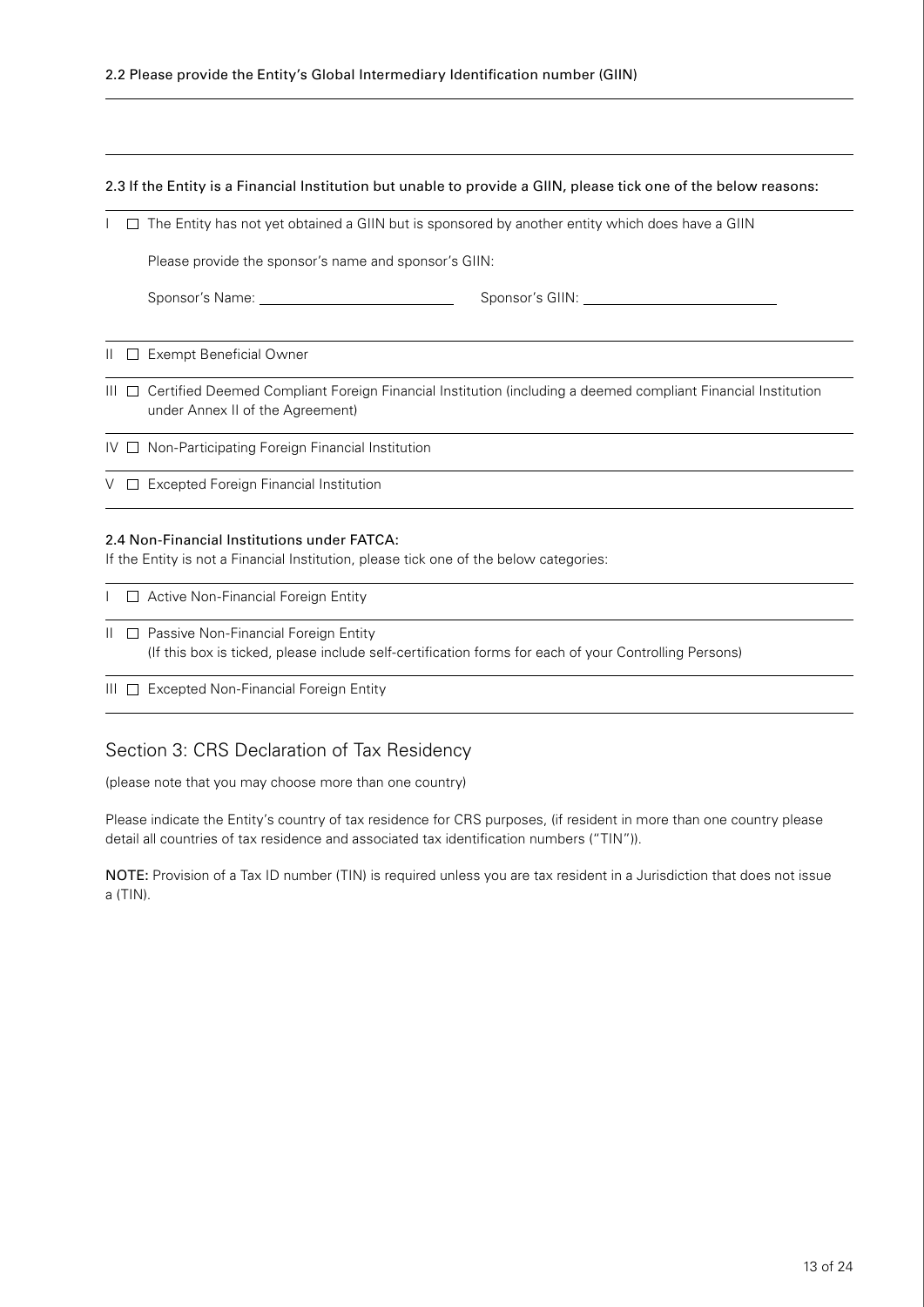If the Entity is not tax resident in any jurisdiction (e.g., because it is fiscally transparent), please indicate that below and provide its place of effective management or country in which its principal office is located.

| <b>Country of Tax Residency</b> | Tax ID Number |
|---------------------------------|---------------|
|                                 |               |
|                                 |               |
|                                 |               |

### Section 4: Entity's CRS Classification

(The information provided in this section is for CRS. Please note an Entity's CRS classification may differ from its FATCA classification in Section 3):

For more information please see the CRS Standard and associated commentary. [http://www.oecd.org/tax/automatic](http://www.oecd.org/tax/automatic-exchange/common-reporting-standard/common-reporting-standard-and-related-commentaries/#d.en.345314)[exchange/common-reporting-standard/common-reporting-standard-and-related-commentaries/#d.en.345314](http://www.oecd.org/tax/automatic-exchange/common-reporting-standard/common-reporting-standard-and-related-commentaries/#d.en.345314)

### 4.1 Financial Institutions under CRS:

If the Entity is a Financial Institution, please tick one of the below categories:

 $\Box$  Financial Institution under CRS(other than (II) below)

II An Investment Entity located in a Non-Participating Jurisdiction and managed by another Financial Institution (If this box is ticked, please indicate the name of any Controlling Person(s) of the Entity. Additional selfcertification forms are required for each of your Controlling Person(s). Please contact the Company for the necessary self-certification forms to be completed by such Controlling Person(s).)

### 4.2 Non Financial Institutions under CRS:

If the Entity is a Non Financial Institution, please tick one of the below categories

- $I \square$  Active Non-Financial Entity a corporation the stock of which is regularly traded on an established securities market or a corporation which is a related entity of such a corporation
- $II \square$  Active Non-Financial Entity a Government Entity or Central Bank
- $III \square$  Active Non-Financial Entity an International Organisation

IV  $\Box$  Active Non-Financial Entity – other than (I)-(III) (for example a start-up NFE or a non-profit NFE)

 $V \Box$  Passive Non-Financial Entity (If this box is ticked, please indicate the name of any Controlling Person(s) of the Entity. Additional self-certification forms are required for each of your Controlling Person(s). Please contact the Company for the necessary self-certification forms to be completed by such Controlling Person(s).)

Information in relation to Controlling Person(s)

NB: Please note that each Controlling Person must complete a Separate Individual Self-Certification form.

#### If there are no natural person(s) who exercise control of the Entity then the Controlling Person will be the natural person(s) who hold the position of senior managing official of the Entity.

For further information on Identification requirements under CRS for Controlling Persons, see the Commentary to Section VIII of the CRS Standard. [http://www.oecd.org/tax/](http://www.oecd.org/tax/automatic-exchange/common-reporting-standard/common-reporting-standard-and-related-commentaries/#d.en.345314) [automatic-exchange/common-reporting-standard/common-reporting-standard-and-related-commentaries/#d.en.345314](http://www.oecd.org/tax/automatic-exchange/common-reporting-standard/common-reporting-standard-and-related-commentaries/#d.en.345314)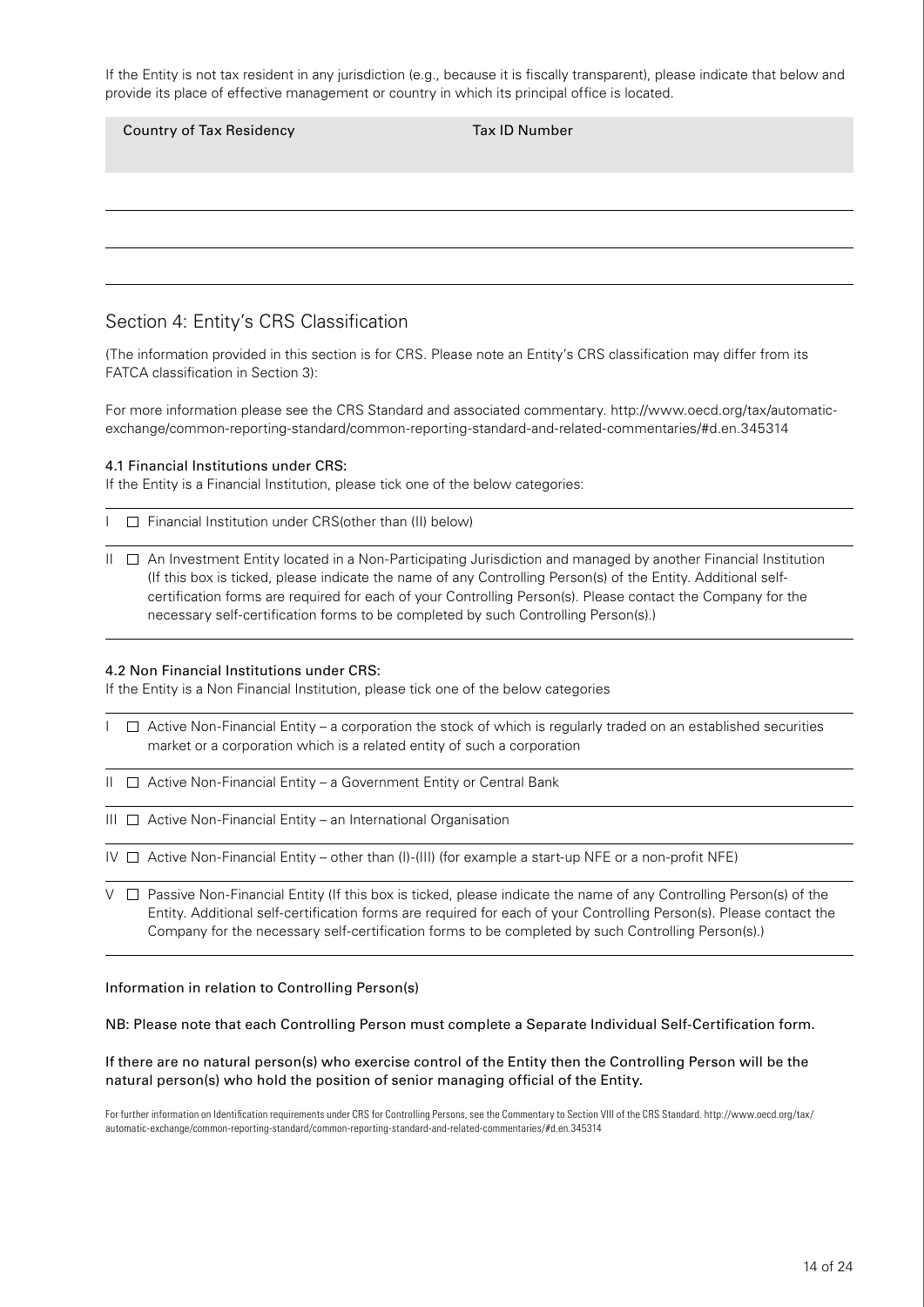### A Declaration

I/We declare that the information provided on this form is, to the best of my/our knowledge and belief, accurate and complete.

I/We undertake to advise the recipient promptly and provide an updated Self-Certification where any change in circumstance occurs, which causes any of the information contained in this form to be incorrect.

|                          | Name of Applicant                 |                 |
|--------------------------|-----------------------------------|-----------------|
|                          | On behalf of (Company Name)       |                 |
| Please sign<br>here. $>$ | Signature of Authorised Signatory |                 |
|                          | Capacity in which you are signing | Date dd/mm/yyyy |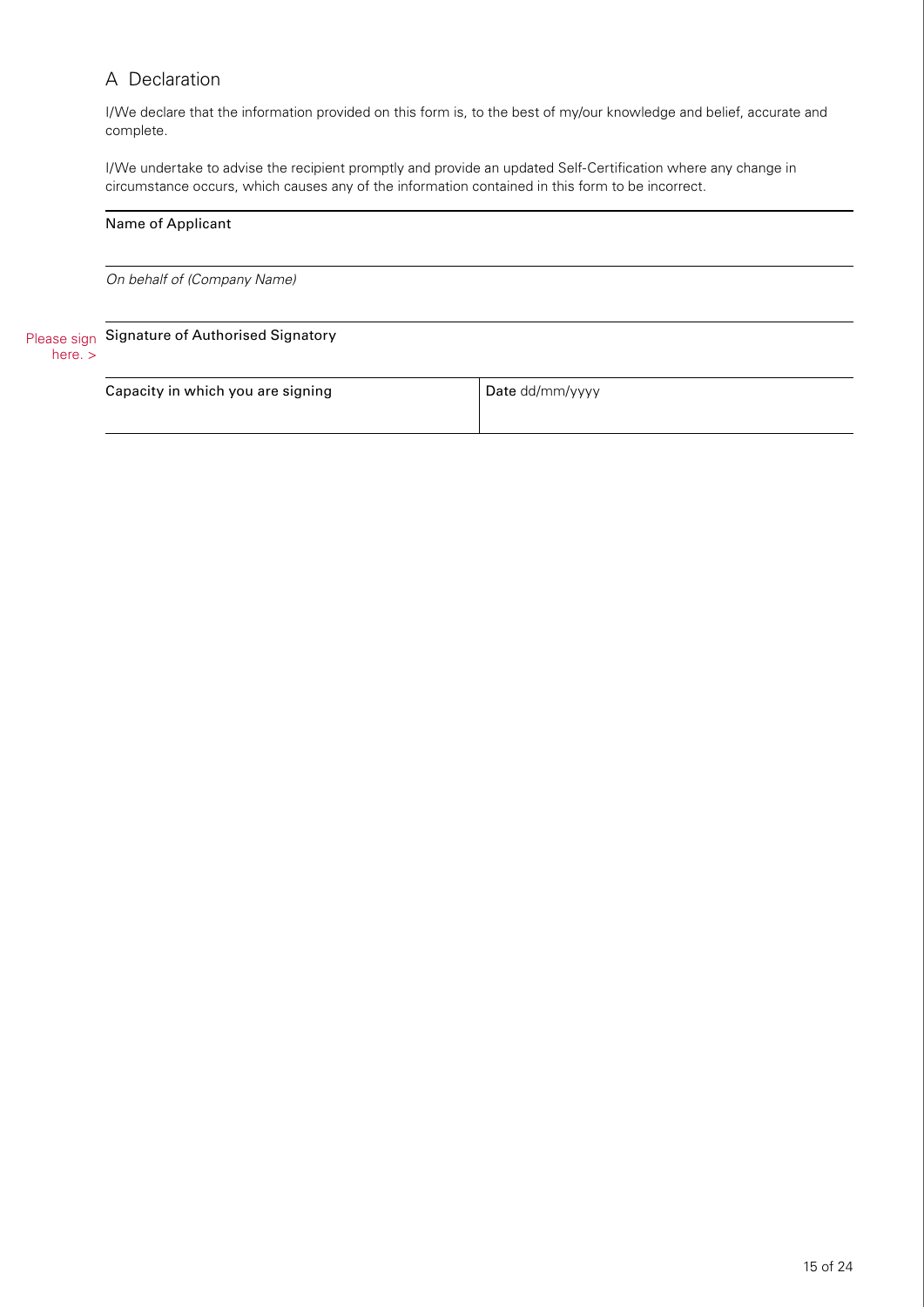# 10 Declaration of Residence Inside or Outside Ireland

Terms used in this section are defined in the "Taxation" section of the Prospectus. Please tick one as appropriate:

### $A \cap$  Irish Residents

I am/We are an Irish Resident who will cause the Company to have an obligation to deduct and pay tax to the Irish Revenue Commissioners.

### $B \Box$  Exempt Irish Investors

I am/We are an Irish Resident who will not cause the Company to have an obligation to deduct and pay tax to the Irish Revenue Commissioners.

*(If this section applies, it will be necessary to complete an additional form, which is available from the Vanguard Transfer Agency Team on +3531 2417144.*

### $C \square$  Non-Irish Investors

Applicants resident outside Ireland are required by the Irish Revenue Commissioners to make the following declaration, which is in a format authorised by them, in order to receive payment without deduction of tax. It is important to note that this declaration, if it is then still correct, shall apply in respect of any subsequent acquisitions of Shares.

*Declaration of Residence outside Ireland. If you tick Box C, you must tick one of the declarations in the section below.*

Declaration of capacity of applicant (applicable only if you have ticked Non-Irish Investors above). Please tick one as appropriate:

### $\Box$  Declaration on own behalf

I/We declare that I am/we are applying for the Shares on my own/our own behalf/on behalf of a company and that I am/ we are/the company is entitled to the Shares in respect of which this declaration is made and that:

- I am/we are/the company is not currently "resident" or "ordinarily resident" in Ireland; and
- Should I/we/the company become Irish Resident I/we/the company will so inform the Company, in writing accordingly.
- The monies being invested belong to the registered shareholder and no monies are being invested on behalf of underlying beneficiaries.

### $\Box$  Declaration as Intermediary

I/We declare that I am/we are applying for Shares on behalf of other persons (e.g. not on own behalf):

- Who will be beneficially entitled to the Shares; and
- Who, to the best of my/our knowledge and belief, are neither "resident" or "ordinarily resident".

I/We also declare that:

- Unless I/we specifically notify you to the contrary at the time of application, all applications for Shares made by me/ us from the date of this application will be made on behalf of such person; and
- Will inform you in writing if I/we become aware that any person on whose behalf I/we hold Shares becomes Irish Resident.
- I/We are acting as an intermediary or nominee and will hold shares on behalf of the beneficiary. Where we or the beneficiary are acting as a ''Distributor'' as defined by MIFID II, I/We agree to inform Vanguard of such by email [European\\_client\\_services@vanguard@co.uk.](mailto:European_client_services@vanguard@co.uk)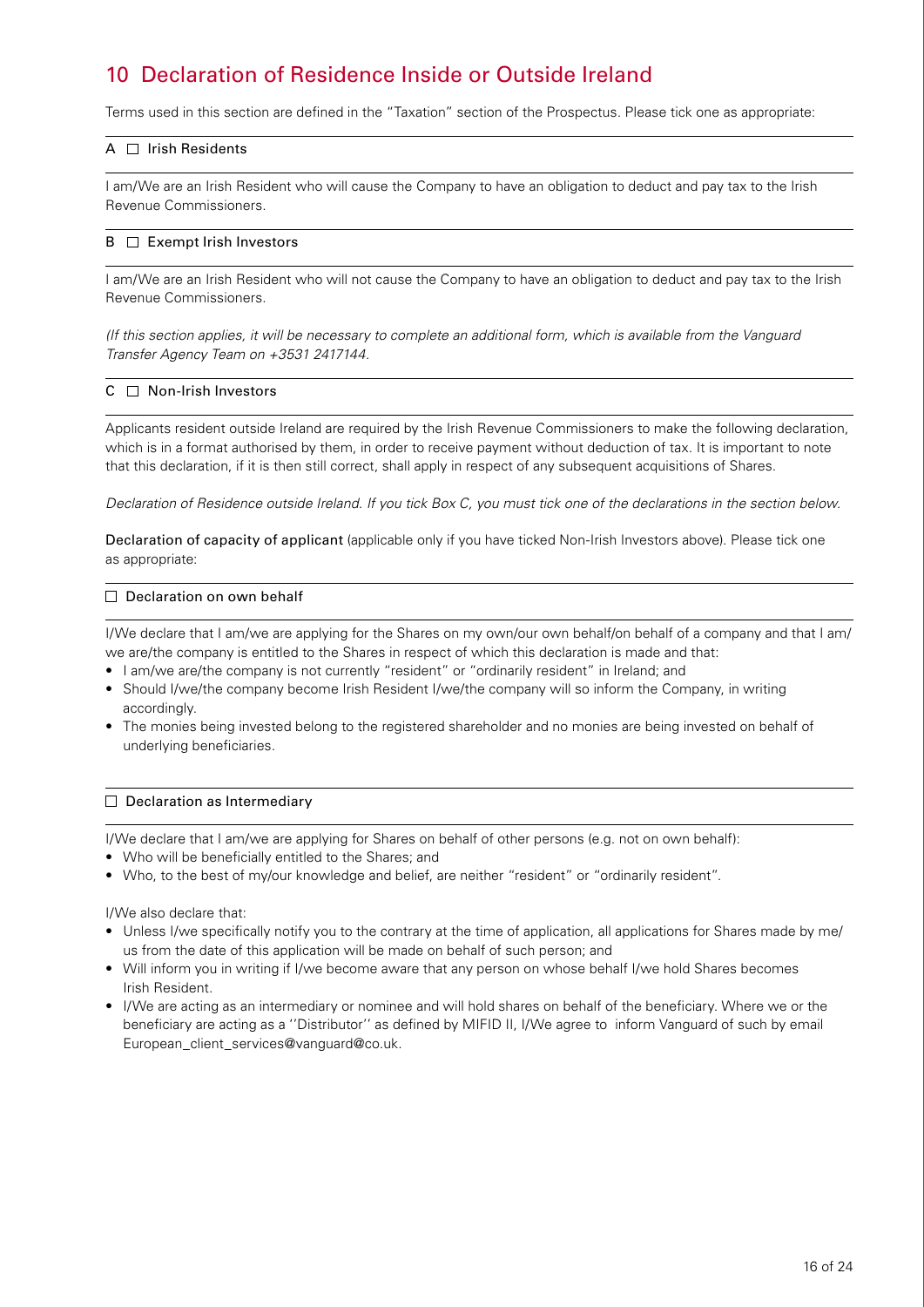To verify your identity for tax purposes, please attach an original document containing your Tax Identification Number or, if not available, an identity document containing details of your place and date of birth.

### Name of Applicant

#### Address of Applicant

| here. $>$ | Please sign Signature of Authorised Signatory | Declarant if applicable |
|-----------|-----------------------------------------------|-------------------------|
|           | Name and Capacity of Authorised Signatory     | Date dd/mm/yyyy         |

#### Important Notes

- Non-resident declarations are subject to inspection by the Irish Revenue Commissioners and it is a criminal offence to make a false declaration.
- 2 To be valid, the Subscription Agreement (incorporating the declaration required by the Irish Revenue Commissioners) must be signed by the Applicant. Where there is more than one Applicant, each person must sign. If the Applicant is a company, it must be signed by the company secretary or another authorised officer.
- 3 If the Subscription Agreement (incorporating the declaration required by the Irish Revenue Commissioners) is signed under power of attorney, a copy of the power of attorney must be furnished in support of the signature.
- 4 Exempt investors who are entitled to payment without deduction of tax should also request the appropriate alternative declaration form from the Administrator.

### 11 Checklist

Before submitting your request to open an account with the company, please ensure that you:

- $\Box$  Step 1: Complete this Subscription Agreement, ensuring that all sections are fully completed and are duly executed on behalf of the Applicant.
- $\Box$  Step 2: Enclose the additional anti-money laundering documents required by Section 4 of the Subscription Agreement.
- $\Box$  Step 3: Complete the appropriate declaration in Section 10 and ensure that this fully executed and dated declaration is returned with the Subscription Agreement to the Administrator.
- $\Box$  Step 4: Fax all of the documents detailed at Steps 1, 2 and 3 above to the Administrator at Dublin +353 1 2417146, Hong Kong +852 39717146, Boston +1-617-310-7146.
- $\Box$  Step 5: Once you have received a Vanguard-assigned account number from the Administrator, send originals of all of the documents detailed at Steps 1, 2 and 3 above to the Administrator by post to:

Vanguard Investment Series plc c/o Brown Brothers Harriman Fund Administration Services (Ireland ) Limited 30 Herbert Street Dublin 2 D02 W329 Ireland

Note: Please ensure that you do not save the form to a public computer and that you are using the latest version.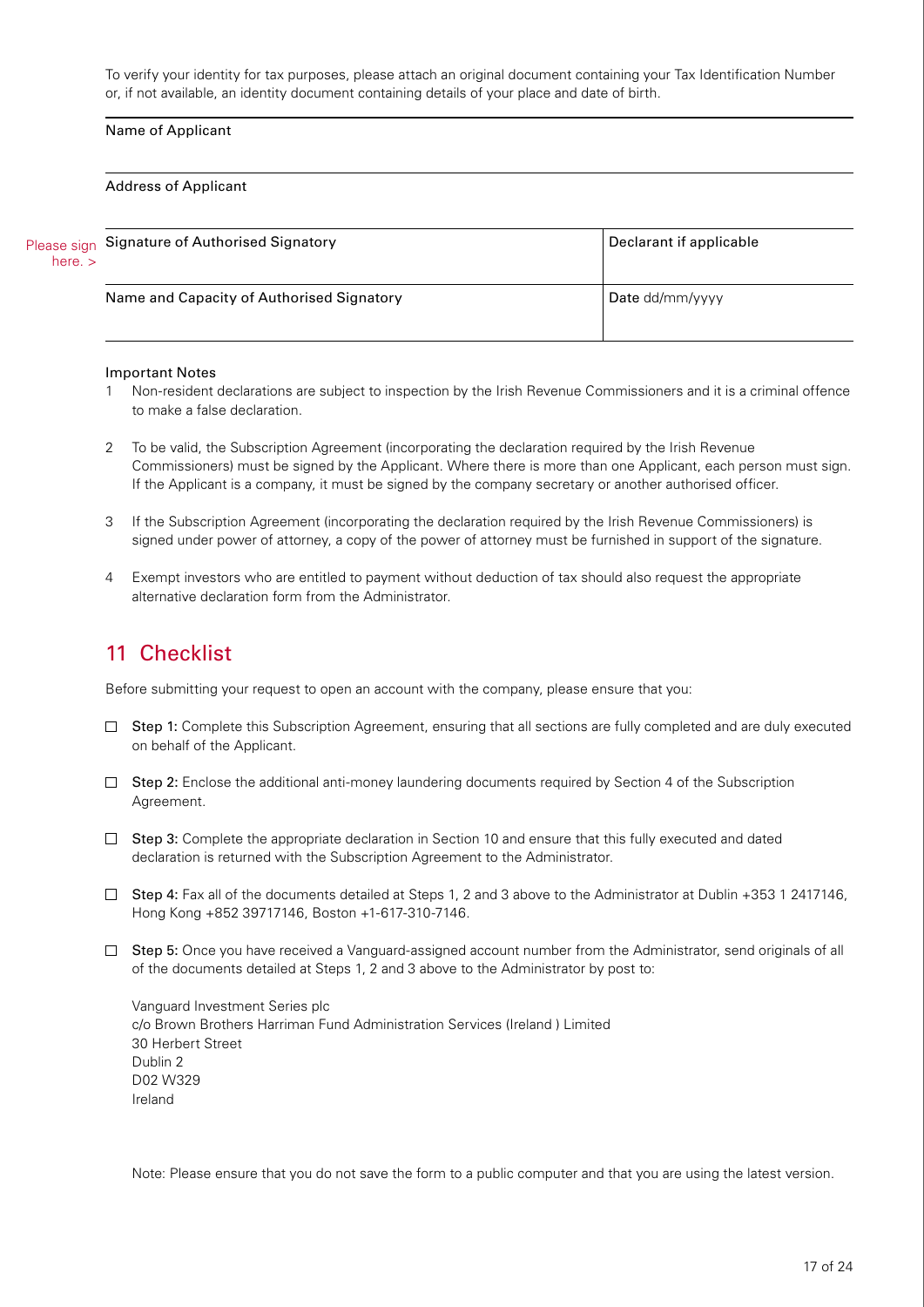#### Notes

1 Specified U.S. Person

A Specified Person is generally any U.S. Person that is NOT a publicly traded corporation or an entity that is within the same expanded affiliate group as a publicly traded corporation, the U.S. government, a U.S. bank, a regulated investment company in the U.S. or certain other specified exempt categories.

 $2 FATCA$ 

The Foreign Account Tax Compliance provisions (commonly known as FATCA) contained in the US Hire Act 2010, the intergovernmental agreement entered into between the U.S. and Ireland pertaining to such provisions and any legislation, regulations or guidance issued for implementing such provisions or agreement.

3 Exempt Beneficial Owner

The term "Exempt Beneficial Owner" means

- a. a Governmental Entity;
- b. an International Organisation (The office in Ireland of any institution of the European Union, of the European Investment Bank, the European Bank for Reconstruction and Development, or of any organisation to which the Diplomatic Relations and Immunities Acts 1967 – 2006 apply.please see the relevant guidance issued by the Irish Revenue Commissioners or the IRS);
- c. a Central Bank; or
- d. a Retirement benefit scheme falling within the definition of Exempt Beneficial Owner for the purpose of FATCA.
- 4 Financial Institution

The term "Financial Institution" means a Custodial Institution, a Depository Institution, an Investment Entity, or a Specified Insurance Company as defined for the purposes of FATCA.

5 Active Non-Financial Foreign Entity (NFFE) (FATCA definition)

A NFFE is an entity that is not a Financial Institution.

- For the purpose of section 2 only, an Active NFFE is any NFFE that meets one of the following criteria:
- a. less than 50 per cent of the NFFEs gross income for the preceding calendar year or other appropriate reporting period is passive income (such as dividends, interest, royalties, annuities and rent) and less than 50 per cent of the assets held by the NFFE during the preceding calendar year or other appropriate reporting period are assets that produce or are held for the production of passive income;
- b. the stock of the NFFE is regularly traded on an established securities market or the NFFE is a Related Entity14 of an entity, the stock of which is traded on an established securities market;
- c. the NFFE is a government, a political subdivision of such government, or a public body performing a function of such government or a political subdivision thereof, or an entity wholly owned by one or more of the foregoing;
- d. substantially all of the activities of the NFFE consist of holding (in whole or in part) the outstanding stock of, or providing financing and services to, one or more subsidiaries that engage in trades or businesses other than the business of a Financial Institution. However the entity will not qualify as an Active NFFE if it functions (or holds itself out to be) an investment fund, such as a Private Equity Fund, Venture Capital Fund, Leveraged Buyout Fund or any Investment Vehicle whose purpose is to acquire or fund companies and then hold interests in those companies as capital assets for investment purposes. In these circumstances the entity will be a passive NFFE;
- e. the NFFE is not yet operating a business and has no prior operating history, but is investing capital into assets with the intent to operate a business other than that of a Financial Institution; provided that the NFFE shall not qualify for this exception after the date that is 24 months after the date of the initial organisation of the NFFE;
- f. the NFFE was not a Financial Institution in the past five years, and is in the process of liquidating its assets, or is reorganising with the intent to continue or recommence operations in a business other than that of a Financial Institution;
- g. the NFFE primarily engages in financing and hedging transactions with, or for Related Entities14 that are not Financial Institutions, and does not provide financing or hedging services to any entity that is not a Related Entity, provided that the group of any such Related Entities is primarily engaged in a business other than that of a Financial Institution;
- h. the NFFE is organised in a U.S Territory and all the owners of the payee are bona fide residents of that U.S. Territory; or
- i. the entity is a Non-Profit Organisation13.
- 6 Passive Non-Financial Foreign Entity (NFFE) (FATCA definition)

For the purpose of section 2 only, a Passive NFFE is any NFFE that is not an Active NFFE6.

7 Controlling Persons

The term "Controlling Persons" means the natural persons who exercise control over an Entity. In the case of a trust, such term means the settlor, the trustees, the protector (if any), the beneficiaries or class of beneficiaries, and any other natural person exercising ultimate effective control over the trust, and in the case of a legal arrangement other than a trust, such term means persons in equivalent or similar positions. The term "Controlling Persons" must be interpreted in a manner consistent with the Financial Action Task Force Recommendations.

8 Other Excepted Non-Financial Foreign Entity (NFFE)

The term "Other Excepted Non-Financial Foreign Entity" means any other Active Non-Financial Foreign Entity not mentioned in Note 6 above but defined as such under U.S. FATCA regulations.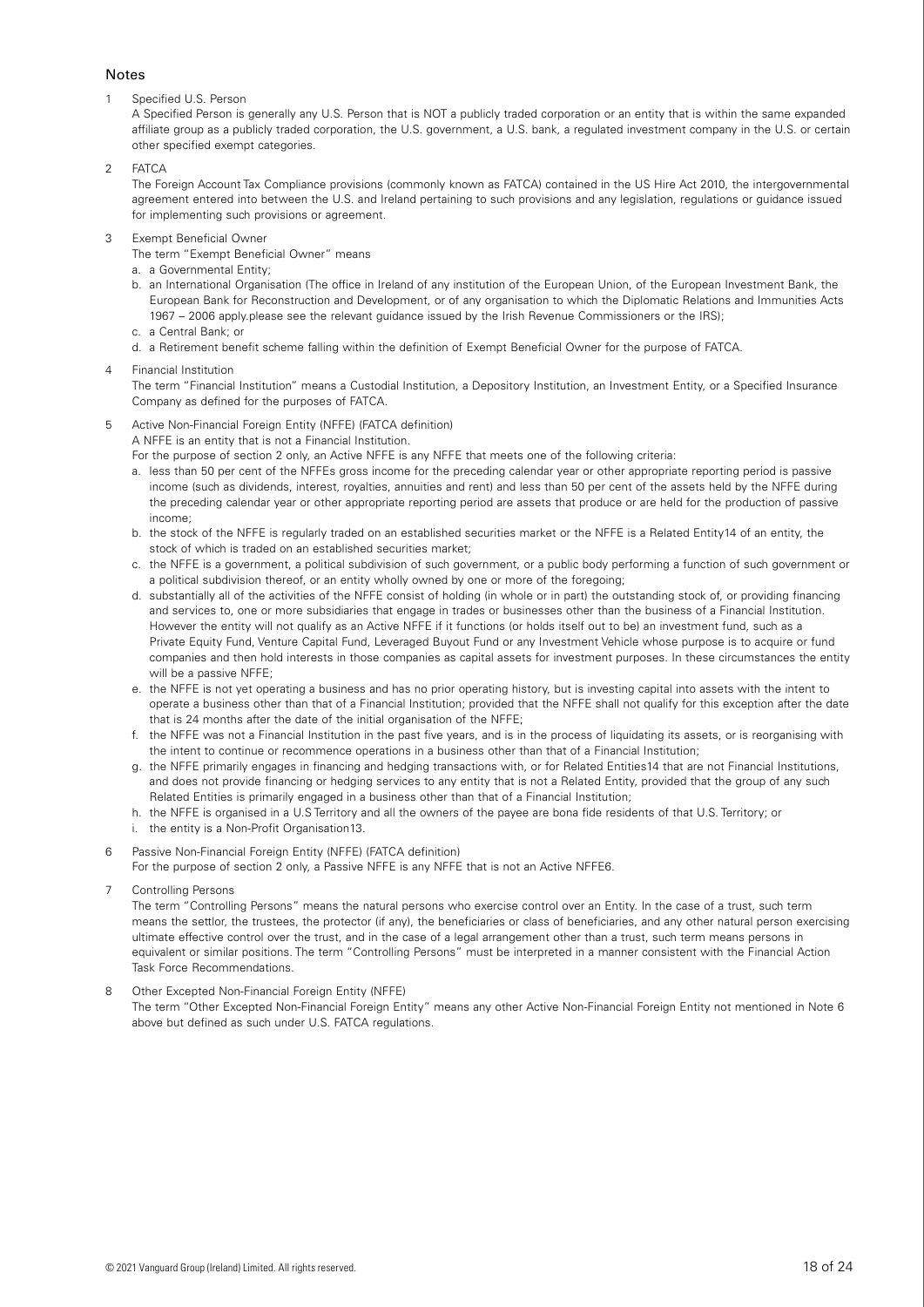# Vanguard Group (Ireland) Limited Vanguard Funds plc Vanguard Investment Series plc

# Privacy policy

Vanguard Group (Ireland) Limited (the "**Manager**"), Vanguard Funds plc ("**VF**"), and Vanguard Investment Series plc ("**VIS**") (collectively, "**we**" or "**us**", and the terms "**we**" and "**us**" refer to one or more of these entities as applicable), value the privacy and security of information about registered shareholders/unitholders (all references to "**shareholders**" shall include unitholders) and applicants for shares/units (all references to "**shares**" shall include units). The Manager acts as management company to VIS and VF and also as management company in respect of Vanguard Common Contractual Fund, Vanguard Investments Common Contractual Fund, Vanguard Investments II Common Contractual Fund and Vanguard Investments III Common Contractual Fund (together the "**CCFs**" and each a "**CCF**"). VIS and VF are together referred to as the "**Companies**" and each as a "**Company**".

In this privacy policy ("**Policy**"), we describe how we collect, use, and disclose information collected by us or on our behalf.

### **Please read this Policy carefully. By providing information to or investing with us, you acknowledge the practices described in this Policy. Any dispute over privacy is subject to this Policy and the relevant CCF or Company subscription form and prospectus.**

The information that we collect is controlled by the Manager and where applicable also by the Company. In any case where we share Personal Data with a third party data controller (including, as appropriate, our service providers and other members of the Vanguard group of companies), the use by that third party of the Personal Data will be subject to the third party's own privacy policies.

For example, in limited circumstances, where an administrator to the CCFs or the Companies is subject to a legal obligation requiring it to act as controller of the Personal Data, including where it is required to use the Personal Data for the discharge of its own AML (as defined below) obligations, such administrator will act as data controller. Where Personal Data needs to be shared with a depositary appointed to the CCFs or the Companies (as applicable), in order to enable it to discharge its legal and regulatory obligations, such depositary will act as a data controller. The privacy policies of such administrators and depositaries can be obtained from them upon request.

Where Personal Data needs to be shared within the Vanguard group of companies, for purposes such as account administration, certain Vanguard entities may act as data controller. The privacy policies of The Vanguard Group, Inc. and its affiliates can be accessed through their websites [here](https://investor.vanguard.com/corporate-portal/) and [here](https://global.vanguard.com/portal/site/home).

We collect and process the Personal Data of registered shareholders, applicants for shares, beneficial owners, personal representatives, directors, officers, employees, agents, trustees and/or authorised signatories of registered shareholders and applicants for shares (being natural persons) ("Individuals") and other information relating to the dealings of Individuals with the Companies and/or their service providers.

**Where we need to process Personal Data in connection with a registered shareholder's contract with the Manager or a Company or in anticipation of an applicant for shares becoming a registered shareholder, or where we have a legal obligation to collect certain Personal Data relating to an Individual (for example, in order to comply with AML obligations), we will not be able to deal with the registered shareholder or applicant for shares if the Individual does not provide the necessary Personal Data and other information required by us.**

For purposes of this Policy, Personal Data is any information that alone or together with other information in our possession relates to an identified or identifiable Individual. Personal Data may be information which we have or obtain, or which an Individual provides to us or our service providers.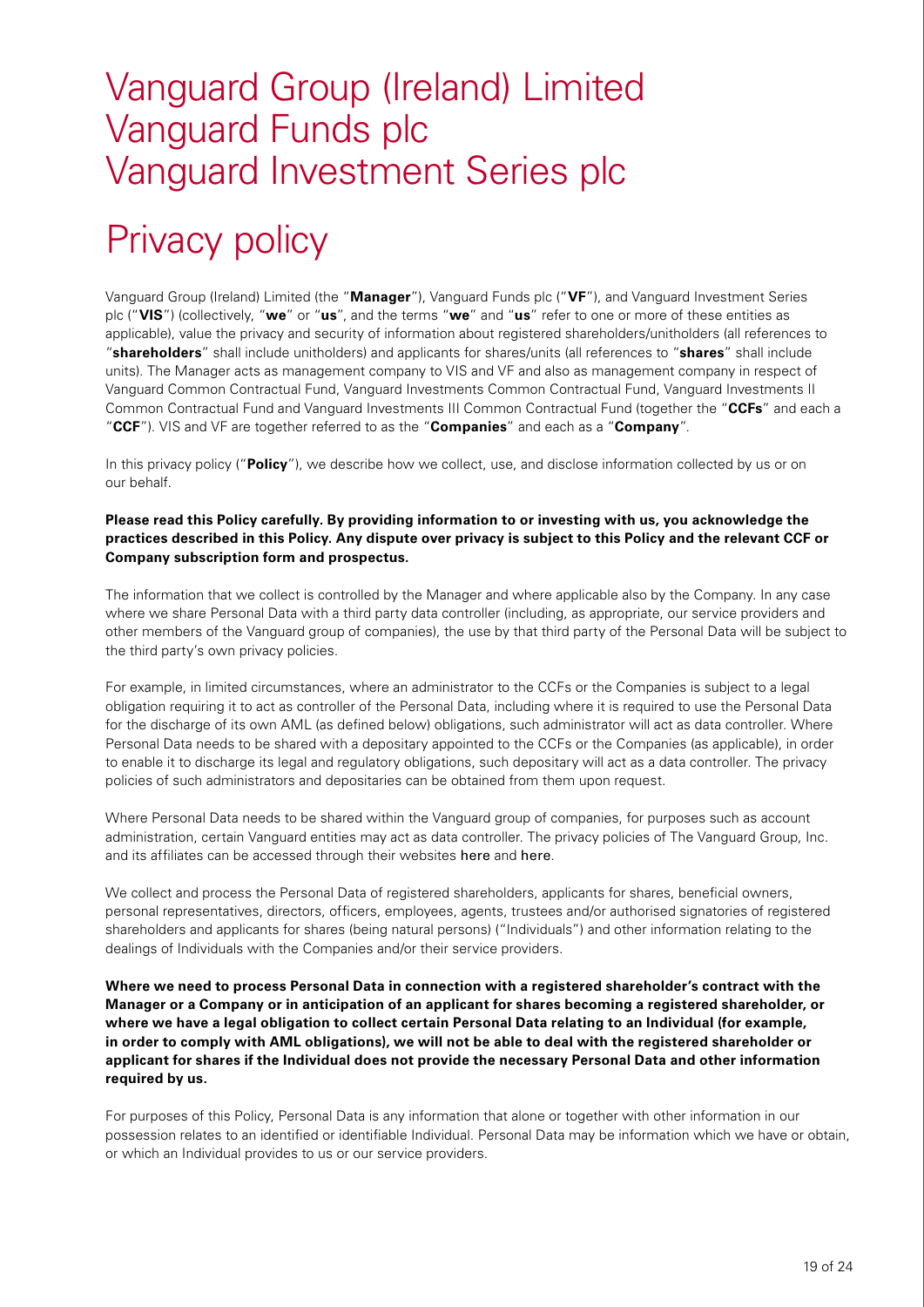## Collection of Personal Data

We may collect the following Personal Data.

*Personal Data we collect directly from you:* 

- Full name, date of birth, gender, and contact details, including mailing address, email address, and telephone and fax numbers;
- Tax identification number and bank account and payment method details;
- Contribution amounts and investment choices;
- Details about authorised signatories, agents, or representatives;
- Copies of any relevant trust deeds, partnership agreements, constitutions, or articles of association;
- Details about your investment needs;
- Information about employees, agents, or other representatives of a client or prospective client, if such information is needed to open or maintain a registered shareholder account; and
- Other information that you provide to us in connection with your shareholding.

We may also collect Personal Data for your account from third parties authorised to disclose your Personal Data, such as from your employer or from companies that provide identification verification services.

*Information about third parties:* We may collect information from you regarding other Individuals related to your account. Where you disclose information about authorised signatories, dependents, relatives, potential beneficiaries, employees, agents, or other representatives as outlined above, you warrant that you will only do so in accordance with applicable data protection laws; that you will ensure that before doing so, the Individuals in question are provided with a copy of this Policy and made aware of the fact that we will hold information relating to them and may use it for any of the purposes set out in this Policy. We may, where required under applicable law, notify those Individuals that we have been provided with their Personal Data and provide a copy of this Policy to them.

### Use of Personal Data and legal basis for processing

We will use the Personal Data:

- for the purposes of performing the contract with a registered shareholder, or in anticipation of an applicant for shares becoming a registered shareholder, namely:
	- for the purposes of providing services to the registered shareholder, and setting up and administering the applicant's or registered shareholder's account(s), as the case may be;
	- for the collection of subscriptions and payment of redemptions, distributions, and dividends; and
	- to deal with queries or complaints from registered shareholders;
- for compliance with our legal obligations, including:
	- anti-money laundering, anti-terrorist financing, and fraud prevention purposes, including OFAC and PEP screening for these purposes and to comply with UN, EU and other applicable sanctions regimes (collectively, "**AML**");
	- compliance with applicable tax and regulatory reporting obligations;
	- where we are ordered to disclose information by a court with appropriate jurisdiction; and
	- recording of telephone calls and electronic communications in order to comply with applicable law and regulatory obligations;
- where use is for our legitimate interest, including:
	- for day to day operational and business purposes;
	- to take advice from our external legal and other advisors; and
	- board reporting and management purposes, including quality assurance; and
- where use or sharing is for a legitimate interest of another company in the Vanguard group of companies, or of a service provider or third party to which we provide the Personal Data, including:
	- for day to day operational and business purposes;
	- investor relationship management; and
	- calculation and payment by the recipient of commissions and rebates.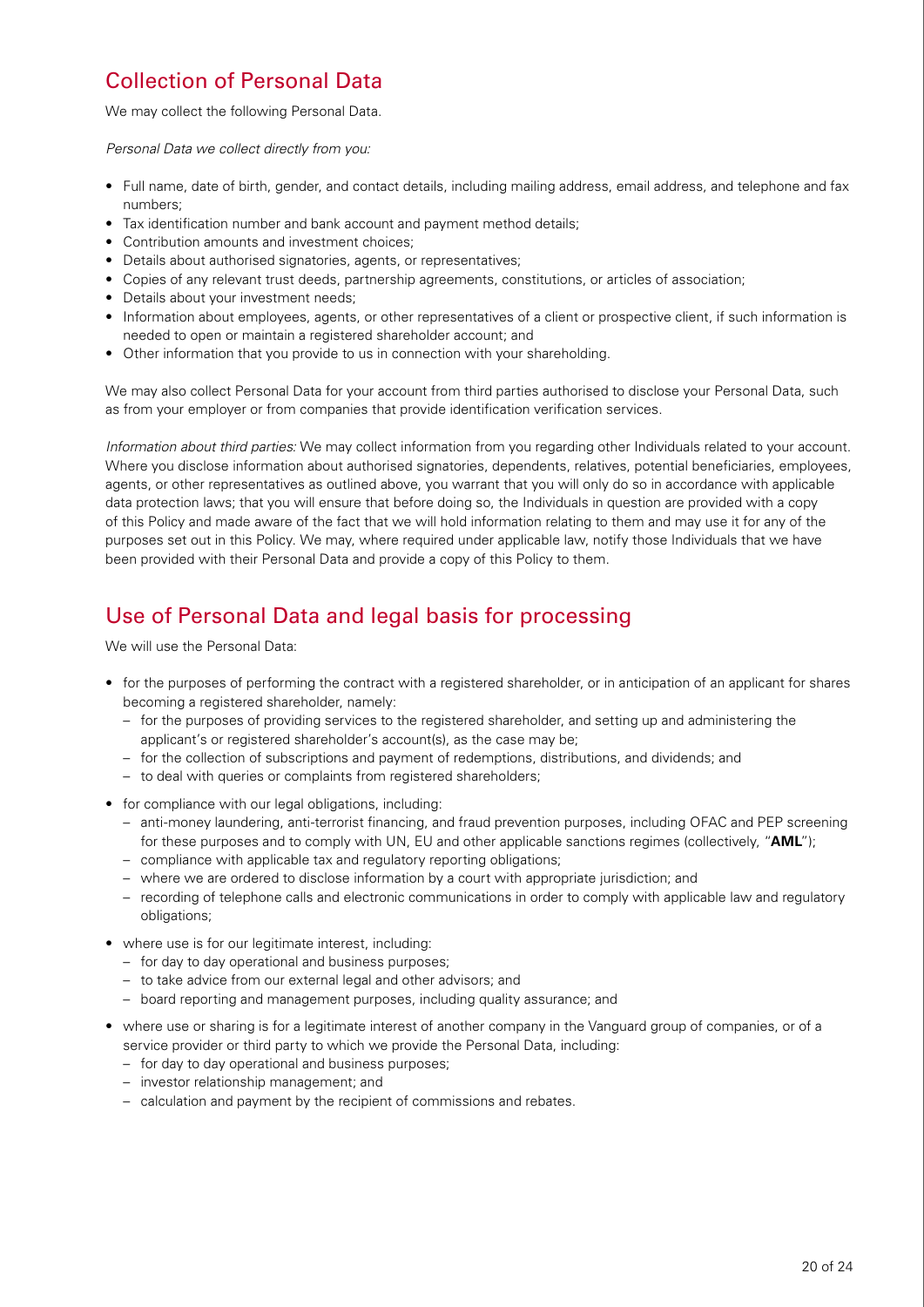# Disclosure of Personal Data

We will not disclose any Personal Data to any third party, except as outlined above and/or as follows. You have certain rights to object to the processing of your Personal Data as described below.

- to enable us to carry out the obligations under the contract with a registered shareholder or in anticipation of an applicant for shares becoming a registered shareholder;
- to anyone providing a service to us or acting as our agent (which may include the investment manager, distributor and companies within its group of companies, the administrator and its or their sub-contractors), as data processors or data controllers, on the understanding that they will keep the Personal Data confidential;
- where Personal Data needs to be shared with a depositary, in order to enable it to discharge its legal and regulatory obligations;
- in limited circumstances, where an administrator is subject to a separate legal obligation requiring it to act as controller of the Personal Data, including where it is required to use the Personal Data for the discharge of its own AML obligations:
- where the registered shareholder or applicant for shares is a client of the investment manager or a company within the Vanguard group of companies, for the purposes of calculation and payment of rebates;
- where we need to share Personal Data with our auditors, and legal and other advisors;
- in the event of a merger or proposed merger, to any (or any proposed) transferee of, or successor in title to, the whole or any part of our business, and to its officers, employees, agents, and advisers, to the extent necessary to give effect to such merger; or
- the disclosure is required by law or regulation, or court or administrative order having force of law, or is required to be made to any of our regulators.

## Cross-border transfer of Personal Data

Personal Data may be transferred outside the European Economic Area (the "**EEA**") in connection with administering a registered shareholder's account(s) and/or in anticipation of an applicant for shares becoming a registered shareholder, and/or as otherwise required or permitted by law. For example, the Vanguard group of companies generally maintain centralised servers and systems in the United States and may maintain servers and systems elsewhere. These servers and systems are managed by or on behalf of The Vanguard Group, Inc., or Vanguard affiliates located in or outside the United States.

Some of the countries to which Personal Data may be transferred will be within the EEA, or will be ones which the European Commission has approved, and will have data protection laws which are the same as or broadly equivalent to those in Ireland. However, some transfers may be to countries which do not have equivalent protections, and in that case we shall use reasonable efforts to implement contractual protections for the Personal Data. While this will not always be possible where we are required to transfer the Information in order to comply with and perform the contract with an Individual or where we have a legal obligation to do so, any transfers will be done in accordance with applicable data protection laws, including through the implementation of appropriate or suitable safeguards in accordance with such applicable data protection laws. This includes entering into data transfer agreements or using the EU Commission approved Standard Contractual Clauses.

### Sensitive Personal Data

The Manager and the Company may, in limited circumstances, collect and process sensitive Personal Data (such as data revealing racial or ethnic origin, political opinions, or trade union membership) in connection with their obligations under applicable AML laws. Any sensitive Personal Data will only be used and disclosed, as necessary, for such purpose.

# Personal Data quality

We rely on the accuracy of the information provided by you and others. We take reasonable efforts to ensure that Personal Data collected by us or on our behalf is accurate, up to date, and complete, in accordance with applicable law. If any information about you changes or you have any concerns regarding the accuracy of information about you held by us, you should contact us at the address provided in the Contact us section below.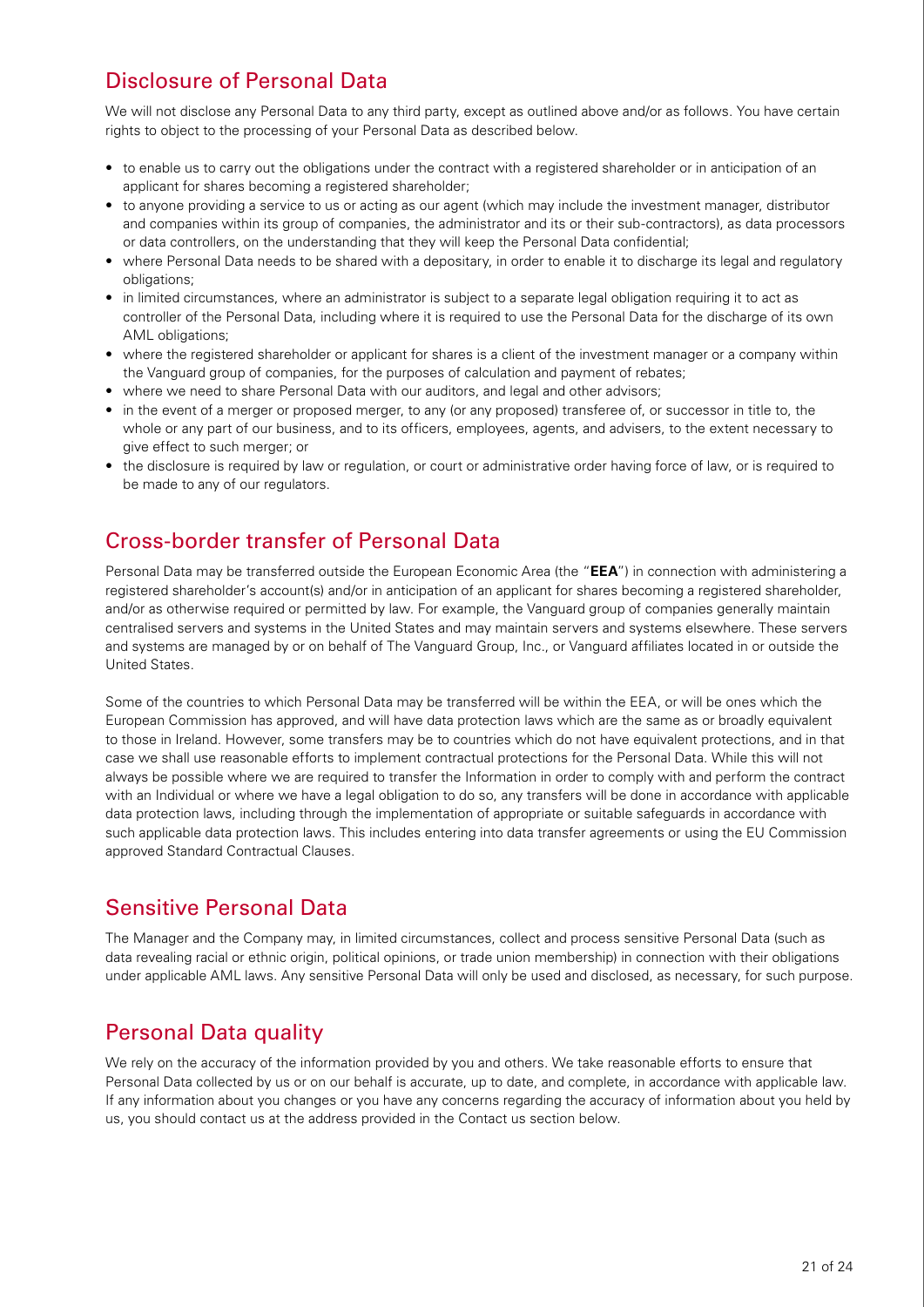### Information security and retention

We use commercially reasonable physical, electronic, and procedural safeguards to protect your Personal Data from loss, misuse, and unauthorised access, disclosure, alteration, and destruction in accordance with applicable law. Please be aware that despite our best efforts, no data security measures can guarantee 100% security all of the time.

We retain Personal Data for as long as necessary to provide our services to you, to fulfil the purposes described in this Policy and/or our business purposes, or as required by law, regulation, or internal policy. We are obliged to retain certain information to ensure accuracy, to help maintain quality of service, and for legal, regulatory, fraud prevention and legitimate business purposes.

In general, we (or our service providers on our behalf) will hold Personal Data for a period of seven years, unless we are obliged to hold it for a longer period under law or applicable regulations.

## Your legal rights

Subject to certain exemptions, and in some cases dependent upon the processing activity we are undertaking, you have certain rights in relation to your Personal Data:

#### **Right to access Personal Data**

You have a right to request that we provide you with a copy of your Personal Data that we hold, and you have the right to be informed of:

- the source of your Personal Data:
- the purposes, legal basis, and methods of processing;
- the data controller's identity; and
- the entities or categories of entities to whom your Personal Data may be transferred.

#### **Right to rectify or erase Personal Data**

You have a right to request that we rectify inaccurate Personal Data. We may seek to verify the accuracy of the Personal Data before rectifying it.

You can also request that we erase your Personal Data in limited circumstances where:

- it is no longer needed for the purposes for which it was collected; or
- following a successful right to object (see Right to object below); or
- it has been processed unlawfully; or
- erasure is required to comply with a legal obligation to which we are subject.

We are not required to comply with your request to erase Personal Data if the processing of your Personal Data is necessary:

- for compliance with a legal obligation to which we are subject; or
- for the establishment, exercise, or defence of legal claims.

#### **Right to restrict the processing of your Personal Data**

You can ask us to restrict your Personal Data, but only where:

- its accuracy is contested, to allow us to verify its accuracy; or
- the processing is unlawful, but you do not want it erased; or
- it is no longer needed for the purposes for which it was collected, but we still need it to establish, exercise, or defend legal claims; or
- you have exercised the right to object, and verification of overriding grounds is pending.

We can continue to use your Personal Data following a request for restriction:

- to establish, exercise, or defend legal claims; or
- to protect the rights of another natural or legal person.

#### **Right to transfer your Personal Data**

You can ask us to provide your Personal Data to you in a structured, commonly used, machine-readable format, or you can ask to have it transferred directly to another data controller, but in each case only where:

- the processing is based on the performance of a contract with you; and
- the processing is carried out by automated means.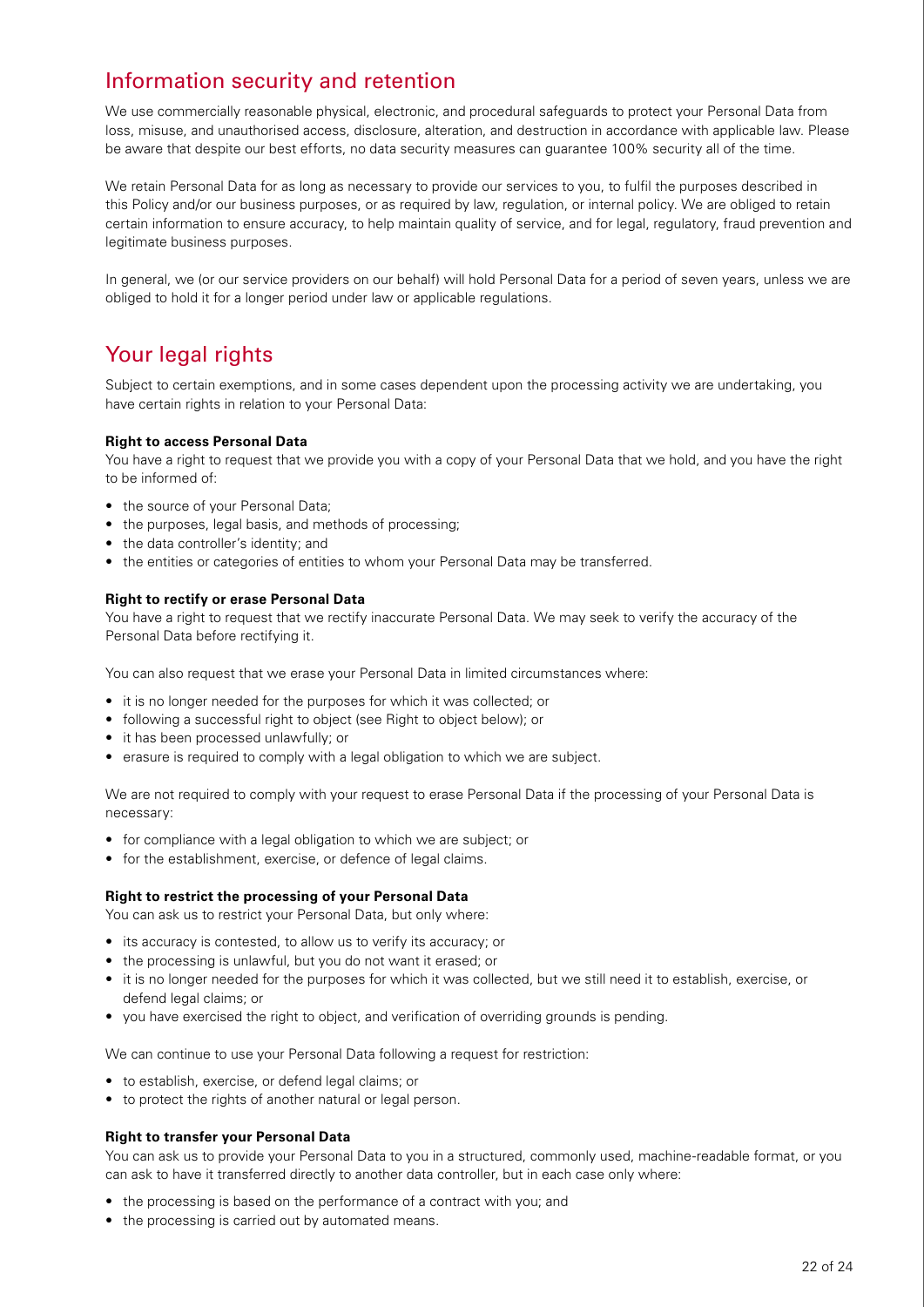### **Right to object to the processing of your Personal Data**

You can object to any processing of your Personal Data which has our legitimate interests as its legal basis, if you believe your fundamental rights and freedoms outweigh our legitimate interests.

If you raise an objection, we have an opportunity to demonstrate that we have compelling legitimate interests which override your rights and freedoms.

#### **Right to obtain a copy of Personal Data safeguards used for transfers outside your jurisdiction**

You can ask to obtain a copy of, or reference to, the safeguards under which your Personal Data is transferred outside of the European Union.

We may redact data transfer agreements to protect commercial terms.

#### **Right to lodge a complaint with your local supervisory authority**

You have a right to lodge a complaint with your [local supervisory authority](https://edpb.europa.eu/about-edpb/board/members_en) if you have concerns about how we are processing your Personal Data.

We ask that you please attempt to resolve any issues with us first, although you have a right to contact your supervisory authority at any time.

If you would like to exercise any of the rights described above, please send us a request at the address or email provided in the Contact us section below. In your message, please indicate the right you would like to exercise and the information that you would like to access, review, correct, or delete.

We may ask you for additional information to confirm your identity and for security purposes, before disclosing the Personal Data requested to you. We reserve the right to charge a fee where permitted by law, for instance if your request is manifestly unfounded or excessive.

Subject to legal and other permissible considerations, we will make every reasonable effort to honour your request promptly or inform you if we require further information in order to fulfil your request.

We may not always be able to fully address your request, for example if it would impact the duty of confidentiality we owe to others, or if we are legally entitled to deal with the request in a different way.